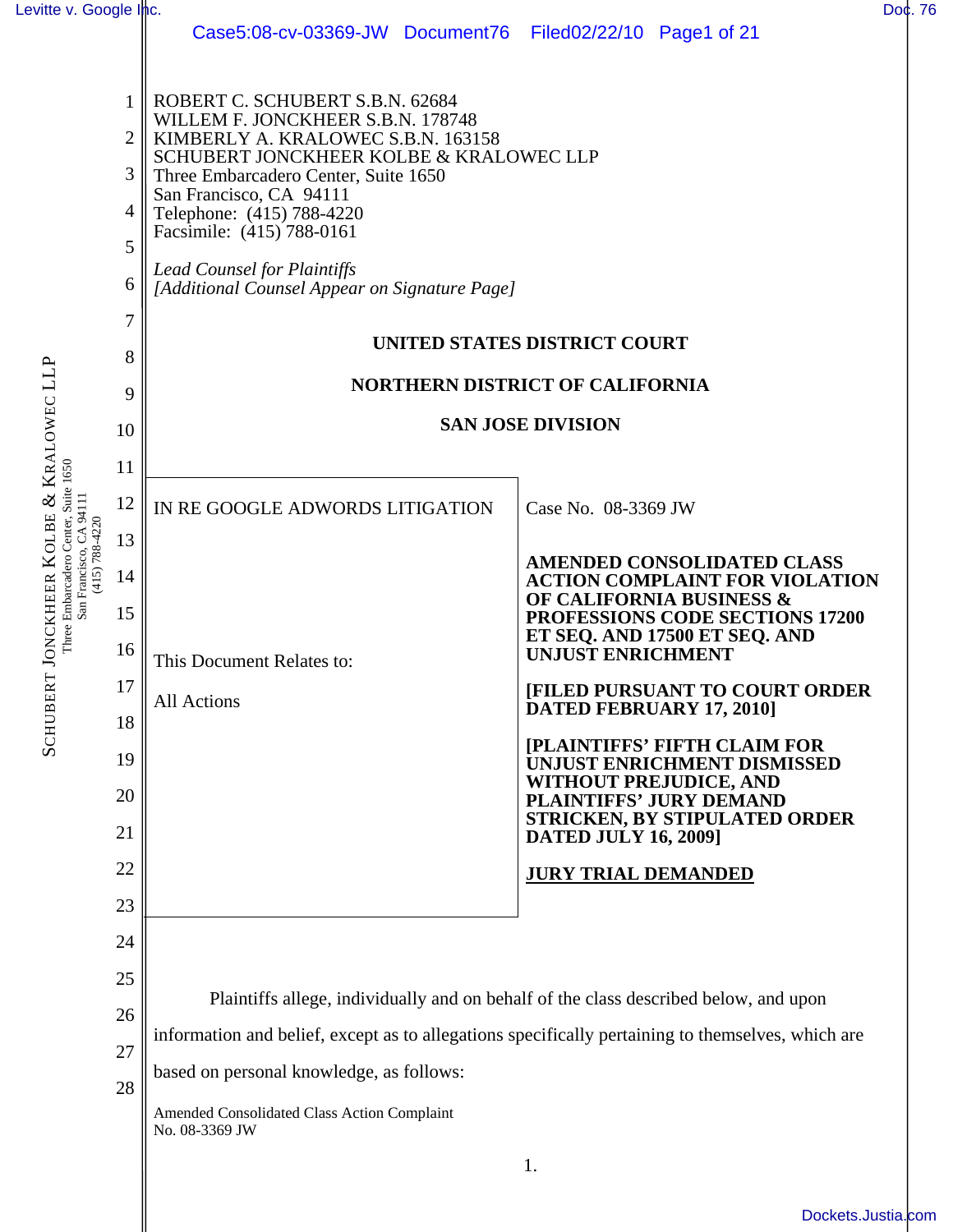**SUMMARY OF CLAIMS**

 1. This is a class action lawsuit against defendant Google, Inc. ("Google") for violation of California Business & Professions Code Sections 17200 and 17500 and unjust enrichment in connection with Google's AdWords program for Internet advertisers.

 2. Google promotes itself as the world's leading Internet search engine. Google's principal source of revenue is the sale of online advertising. Plaintiffs and the class are customers of Google's AdWords program, pursuant to which Google places advertisements on Internet websites. Customers pay Google when Internet users click on their ads.

 3. As is the case with any medium, advertisers wish to spend advertising dollars to display ads to consumers who are interested in their products and services. In this regard, Google states that its partnerships with "hundreds of thousands of high-quality websites, news pages and blogs" will help AdWords advertisers "drive conversions." A "conversion" occurs when a click on an advertisement leads directly to user behavior, such as a purchase.

 4. Google represents that it places ads on websites that contain content relevant to the advertisers' products or services, and alongside the results of searches of relevant terms on Google's search function. However, Google has concealed from and/or misrepresented material information to plaintiffs and the class concerning the AdWords program. Specifically, Google fails to disclose that it also places AdWords ads on millions of "parked domain" and "error page" websites.

19 20 22 23 24 5. These inactive, undeveloped websites generally contain no content, and often include websites that appear in response to malformed or mistaken search inquiries and search typos. Clicks on ads placed on such parked domain and error page websites generate huge revenues for Google, paid by plaintiffs and the class. However, these clicks result in far fewer conversions to advertisers, and therefore far less value, to plaintiffs and the class. Plaintiffs and the class did not agree to pay Google for clicks on ads appearing on these low quality websites.

25 26 6. Plaintiffs allege that Google has damaged plaintiffs and the class by improperly charging them for clicks from advertising placed on such websites.

- 27 28
- Amended Consolidated Class Action Complaint No. 08-3369 JW

1

2

3

4

5

6

7

8

9

10

11

12

13

14

15

16

17

18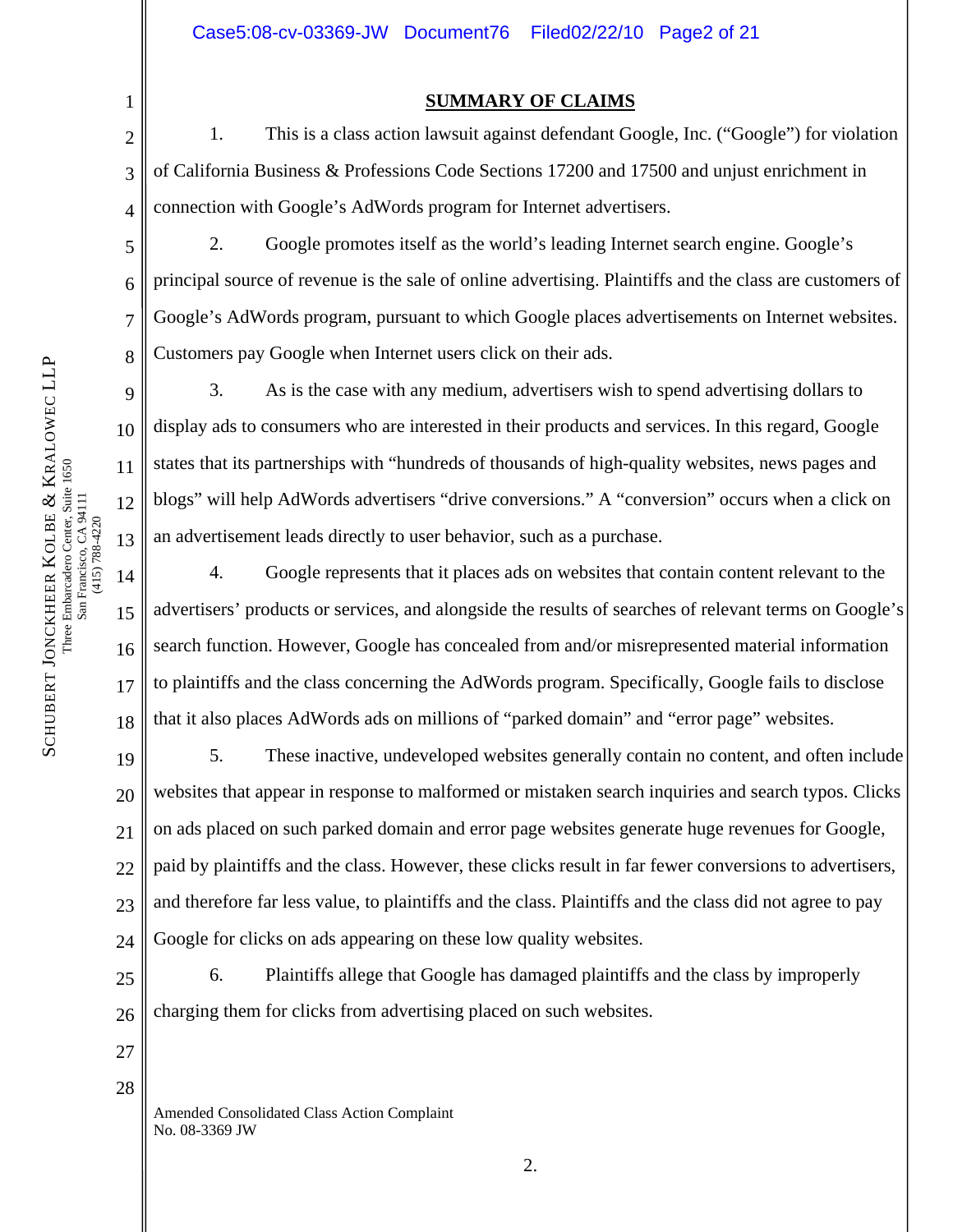## **PARTIES**

 7. Plaintiff Hal K. Levitte ("Levitte") is a resident of Suffolk County, Massachusetts and citizen of Massachusetts. Plaintiff is the principal of Levitte Law Group, a law firm located in Boston, Massachusetts. During the class period, Levitte contracted with Google to place advertising through Google's AdWords program, paid for clicks from ads placed on parked domain and error pages, and was damaged thereby.

 8. Plaintiff Pulaski & Middleman, LLC ("Pulaski") is a Texas limited liability company and a citizen of Texas. Pulaski is a law firm. During the class period, Pulaski contracted with Google to place advertising through Google's AdWords program, paid for clicks from ads placed on parked domain and error pages, and was damaged thereby.

 9. Plaintiff RK West, Inc. d/b/a Malibu Sales ("RK West") is a California corporation and a citizen of California. RK West is a wholesaler. During the class period, RK West contracted with Google to place advertising through Google's AdWords program, paid for clicks from ads placed on parked domain and error pages, and was damaged thereby.

15 16 18 10. Plaintiff JIT Packaging, Inc. ("JIT") is an Illinois corporation and a citizen of Illinois. JIT provides packaging products and services. During the class period, JIT contracted with Google to place advertising through Google's AdWords program, paid for clicks from ads placed on parked domain and error pages, and was damaged thereby.

19 20 21 22 23 24 25 26 10A. Plaintiff West Coast Cameras, Inc. is an S Corporation organized and existing under the laws of the State of Washington, and is a citizen of the State of Washington. West Coast Cameras, Inc. sells cameras and camera products. Plaintiff Richard Oesterling is an individual and a citizen of the State of Washington who, during the class period, was a sole proprietor doing business as KB Cameras, a store that sold cameras and camera products. During the class period, West Coast Cameras, Inc. and Mr. Oesterling contracted with Google to place advertising through Google's AdWords program, paid for clicks from ads placed on parked domain and error pages, and were damaged thereby.

- 27
- 28

Amended Consolidated Class Action Complaint No. 08-3369 JW

1

2

3

4

5

6

7

8

9

10

11

12

13

14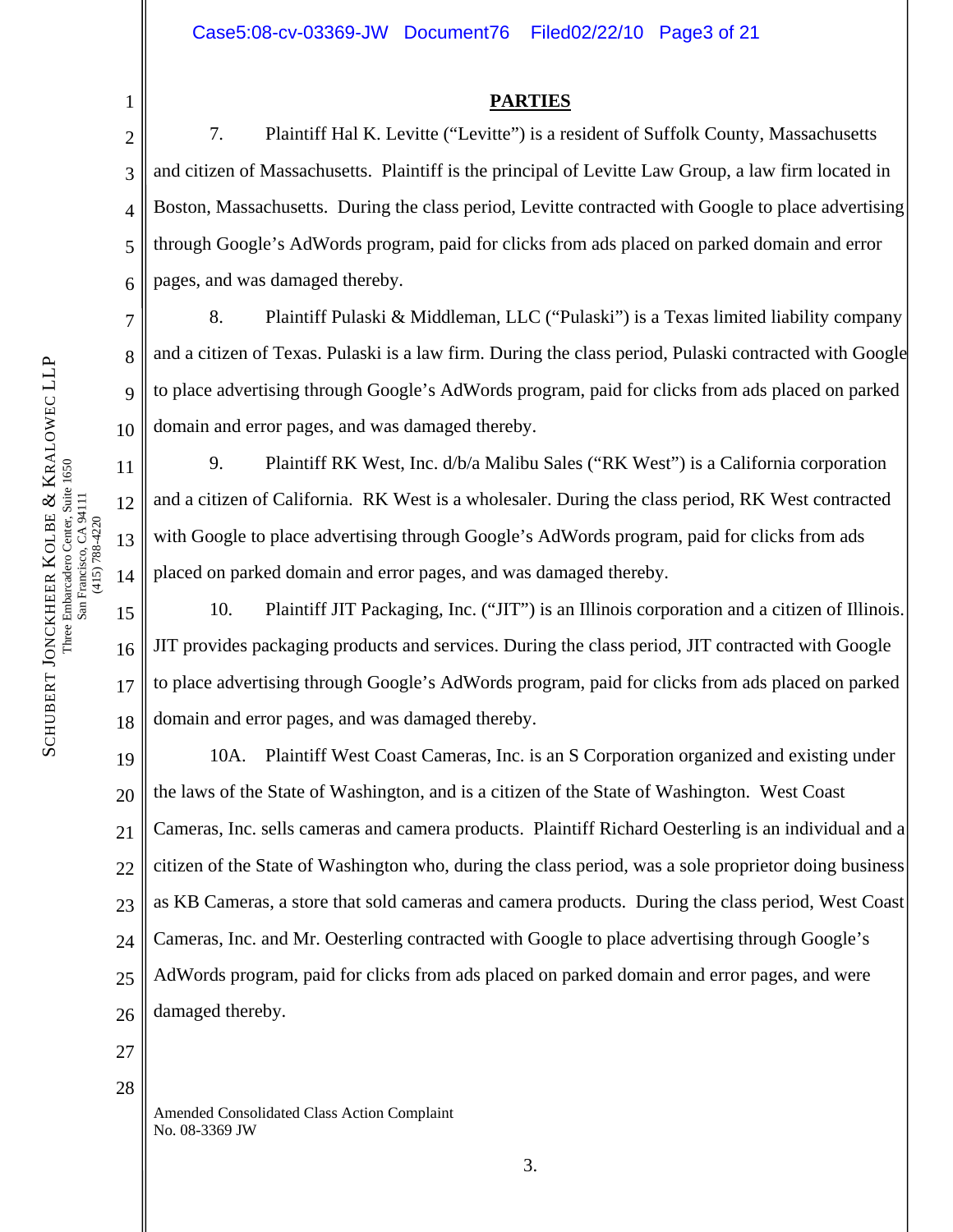1

2

3

4

5

6

7

8

13

(415) 788-4220

14

15

16

17

 11. Defendant Google is a publicly traded Delaware corporation headquartered in Mountain View, California.

#### **JURISDICTION AND VENUE**

 12. This Court has subject matter jurisdiction over this action pursuant to 28 U.S.C. § 1332(d) in that this is a civil action filed under Federal Rule of Civil Procedure 23 and plaintiffs and other members of the class are citizens of a state different from Google, the aggregate amount in controversy exceeds \$5,000,000, exclusive of interest and costs, and there are more than 100 class members. 28 U.S.C. § 1332(d)(2), (6).

9 10 11 12 13. Venue is proper in the Northern District of California pursuant to 28 U.S.C. § 1391(a) in that: (1) Google resides in this judicial district; (2) a substantial part of the events or omissions giving rise to the claims asserted herein occurred in this judicial district; and (3) Google is subject to jurisdiction in the Northern District of California.

# **FACTS**

**A. Background and Description Of Google's Advertising Programs.** 

14. Google's free Internet search engine is the most widely recognized and broadly used search engine in the world. According to Google, its network reaches 80% of global Internet users, "making it the world's #1 ad network."

18 19 20 21 15. While Google is known primarily as an Internet search engine, its income is derived almost entirely from advertising. In 2007, Google's total revenue was approximately \$16.6 billion, of which 99% was advertising revenue. In 2008, Google's total revenue was approximately \$21.7 billion, of which approximately 97% was advertising revenue.

22 23 24 25 16. Google offers two basic advertising services - Google AdWords and Google AdSense. Google AdWords is for advertisers, such as plaintiffs and the class, who wish to place ads on Google, and on other sites within Google's network. Google AdSense is for website publishers who wish to permit AdWords advertisers' ads to appear on their sites.

26

27

- 17. Google describes Google AdWords as follows:
- 28

Amended Consolidated Class Action Complaint No. 08-3369 JW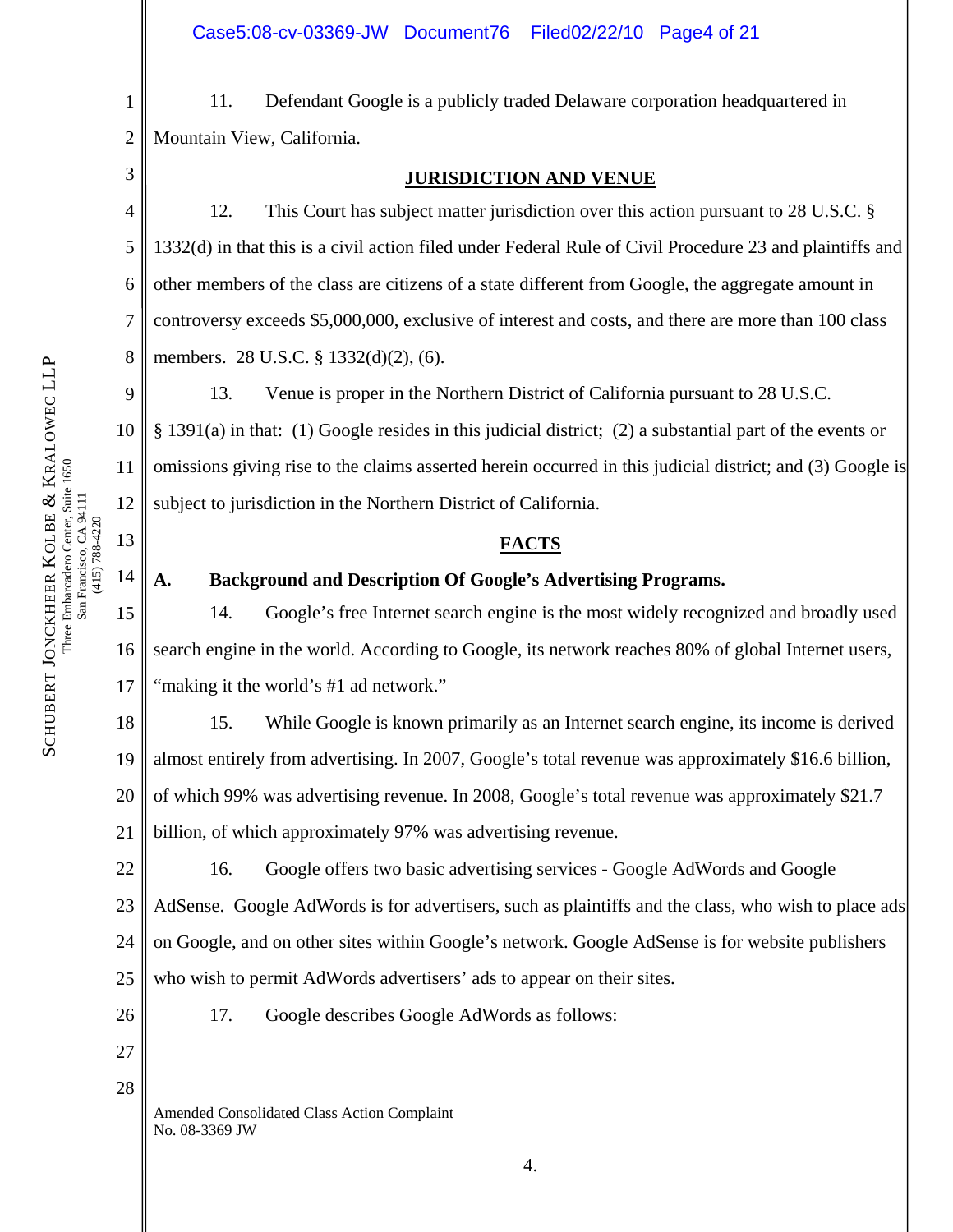# Case5:08-cv-03369-JW Document76 Filed02/22/10 Page5 of 21

**Google AdWords** is a quick and simple way to advertise on Google, regardless of your budget. AdWords ads are displayed along with search results on Google, as well as on search and content sites in the growing Google Network, including AOL, EarthLink, HowStuffWorks, & Blogger. With searches on Google and page views on the Google Network each day, your Google AdWords ads reach a vast audience.

18. Under the Google AdWords program, advertisers select and bid on particular Internet search terms. When an Internet user employs Google to search for that term, Google displays the ads of its customers on the Google webpage that returns the search results. The more an advertiser bids for a particular search term, the better placement that advertiser generally receives. Advertisers then pay Google based on the number of Internet users who click on their ads.

19. The Google AdWords program also allows advertisers to have their ads placed on

third-party sites through Google's AdSense program. Google describes AdSense as follows:

money by displaying Google ads on the search results pages.

**Google AdSense** is a fast and easy way for website publishers of all sizes to display relevant, unobtrusive Google ads on their website's content pages and earn money. Because the ads are related to what your users are looking for on your site, you'll finally have a way to both monetize and enhance your content pages. It's also a way for web site publishers to provide Google search to their site users, and to earn

KRALOWEC LLP

1

2

3

4

5

6

7

8

9

10

11

12

13

14

17

18

19

20

21

22

23

24

25

Three Embarcadero Center, Suite 1650 Three Embarcadero Center, Suite 1650 San Francisco, CA 94111 San Francisco, CA 94111<br>(415) 788-4220 & KOLBE (415) 788-4220 SCHUBERT JONCKHEER

15 16

 20. Google AdSense is implemented through two primary AdSense categories, known as AdSense for Content and AdSense for Search.

 21. AdSense for Content includes third-party websites that display ads alongside their content. AdSense for Content is also known as Google's "Content Network."

 22. According to Google, the Content Network "comprises hundreds of thousands of high-quality websites, news pages, and blogs that partner with Google to display targeted AdWords ads. When you choose to advertise on the content network, you can expand your marketing reach to targeted audiences - and potential customers - visiting these sites every day."

23. Google reaches these "targeted audiences" through "Contextual Targeting

26 Technology" that matches ads with relevant web pages. According to Google, "for example, an ad for a digital camera may show up next to an article reviewing the latest digital cameras."

28

27

Amended Consolidated Class Action Complaint No. 08-3369 JW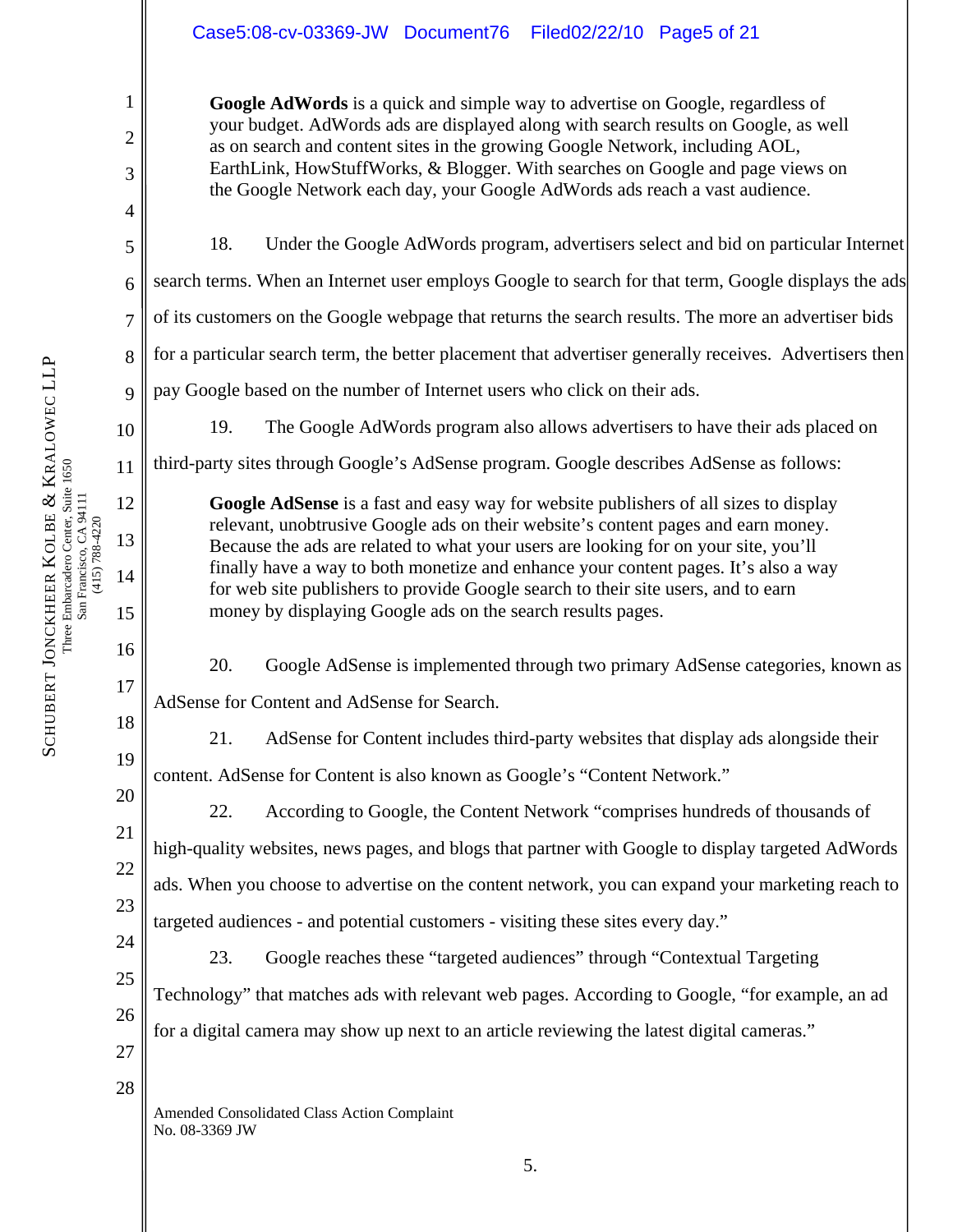1 2 3 4 5 24. In connection with the Content Network, Google claims that it "continually scans the millions of pages from the content network to look for relevant matches with your keywords and other campaign data. When we find a match, your ad becomes eligible to run on that page. Google's extensive web search and linguistic processing technology can decipher the meaning of virtually any content network page to ensure we're showing the most relevant ads."

6 25. AdSense for Search refers to websites that include the Google search function, and that display ads alongside the results of Google searches conducted on the participating website. AdSense for Search is also known as Google's "Search Network."

26. Google also maintains a program for website publishers called AdSense for Domains. This program includes inactive, parked sites with little or no content, but that display ads related to their domain name. Parked domain sites often appear when Internet users incorrectly enter a domain name, and, for example, often consist of web addresses that are confusingly similar to familiar brands, thereby seeking to capture Internet traffic intended for other sites.

 27. At relevant times, AdSense for Domains was only available to domain name registrars and holders of large domain portfolios, and was defined by Google as follows:

**Google AdSense for Domains** allows domain name registrars and large domain name holders to provide valuable and relevant content on their parked pages. Parked domain pages generally have no content; however, by adding targeted ads, we hope to help users find what they are looking for. Using Google's semantic technology to analyze and understand the meaning of the domain names, AdSense for domains delivers targeted, conceptually related advertisements to parked domain pages to improve the user experience on these pages.

21 22 23 24 28. Google also has a little-publicized advertising program called AdSense for Errors. AdSense for Errors places ads on unregistered web pages or malformed search queries incorrectly entered into a web browser's address bar instead of a search engine. Instead of generating an error page, the resulting page includes ads that are related to the address of the page.

25 26 27 28 29. Although error pages contain neither content nor a search function, Google lumps these pages into its Content and Search Networks. As a result, the ads of AdWords advertisers who signed up for these networks also appear on error pages with neither content nor a search function.

Amended Consolidated Class Action Complaint No. 08-3369 JW

7

8

9

10

11

12

13

14

15

16

17

18

19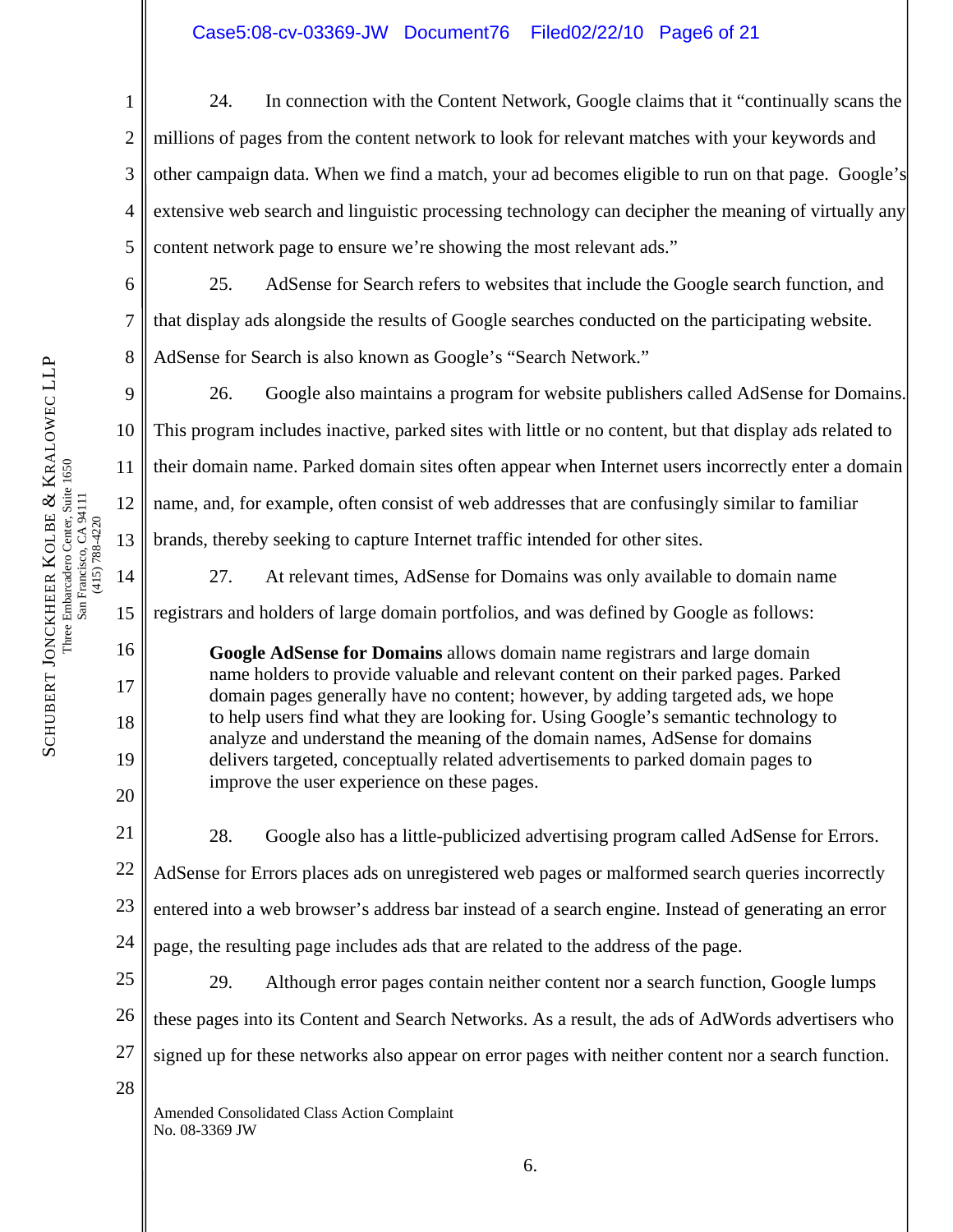- 1 2 3 30. AdSense for Content and AdSense for Search are promoted by Google as comprising the Google Network, or the association of entities that collectively provide the Internet locations where AdWords advertisements are displayed, and then monetized, as described below.
	- **B. Google's Monetization of AdWords Advertisements.**

5 6 7 31. Google monetizes AdWords advertisements by displaying them throughout the Google Network, and then charging AdWords advertisers through one of its two primary pricing regimes: pay per click or cost per impressions.

8 32. Under the pay per click regime, Google places ads throughout the Google Network and the AdWords advertiser is charged "per click," meaning each time an ad is clicked.

10 11 33. Under the cost per impressions regime, an advertiser pays Google a set fee for a set number of impressions (for example, 1000) that are displayed on the Google Network.

 34. Most AdWords and AdSense transactions follow the pay per click model. Pursuant to these programs, Google places ads on its own website or on third-party sites. Each time an ad is clicked, the site owner is compensated, and the advertiser is charged.

15 16 35. Third-party site owners receive a fraction of the amount advertisers are charged for clicks, and Google takes the rest.

36. Because more clicks mean more revenue for Google, Google is motivated to (1)

18 increase and maximize the number of AdSense partner websites on which AdWords customers' ads

19 can be displayed, and (2) maximize the number of clicks generated in connection with its

20 advertising programs, without regard to the value of these clicks to its advertisers.

# **C. Google's Unlawful Conduct.**

22 23 37. Google exclusively controls the location and placement of all AdWords advertisements on the Google Network.

24 25 38. Google has marketed AdWords to advertisers by repeatedly emphasizing the "high quality" of websites on which AdWords ads will be placed.

26

27 28

> Amended Consolidated Class Action Complaint No. 08-3369 JW

4

9

12

13

(415) 788-4220

14

17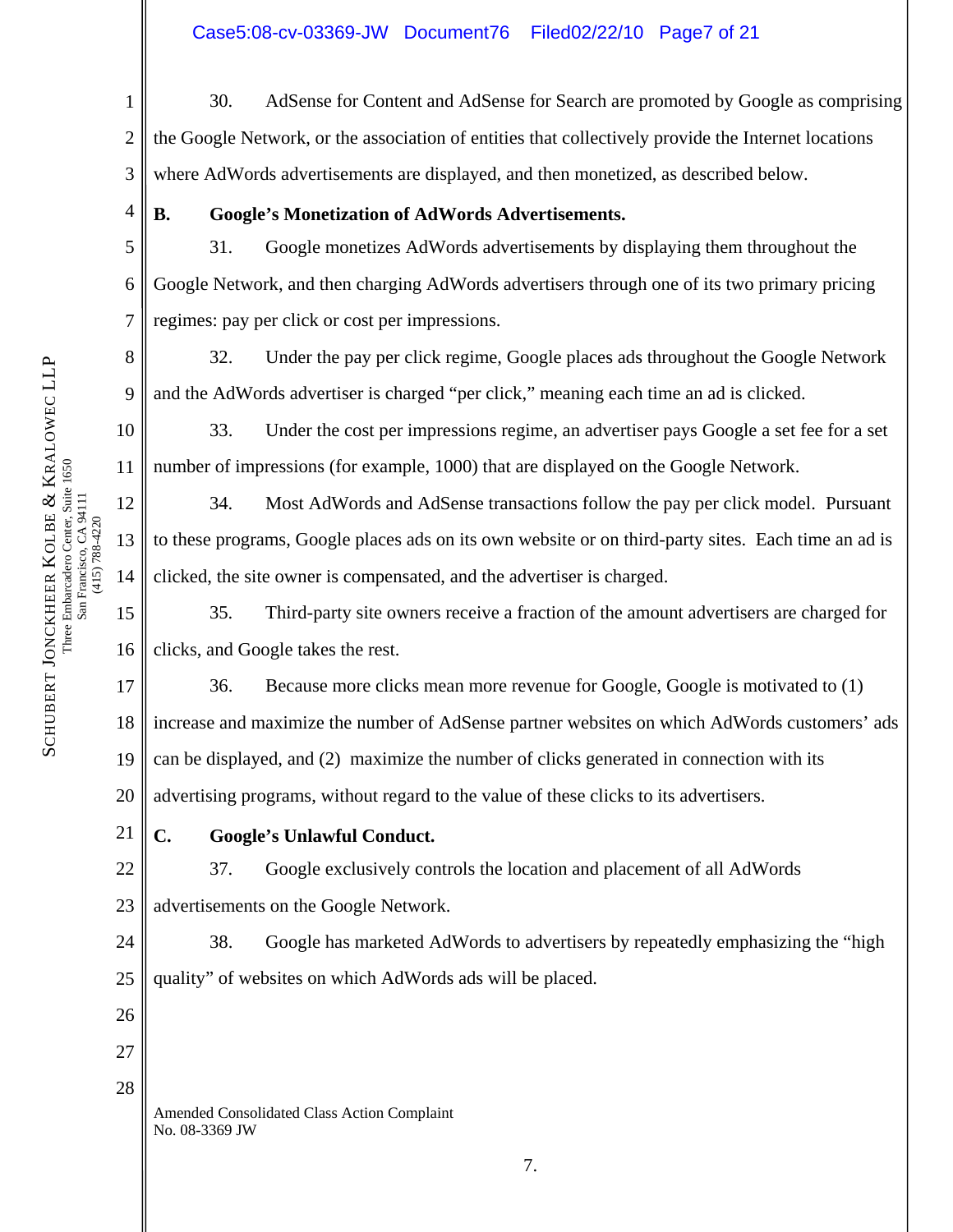# Case5:08-cv-03369-JW Document76 Filed02/22/10 Page8 of 21

- 1 2 3 39. In addition, Google represents that "all web sites and products are reviewed and monitored according to Google's rigorous standards, so as the network grows, your AdWords ads will continue to appear only on high quality sites and products."
	- 40. According to Google, ads "appear on sites that are highly relevant to your products and services. As a result, you're already aligned with the interests of people visiting those sites."
	- 41. Furthermore, Google represents that the AdWords program helps advertisers "target" new customers "at the precise moment they are searching what you offer." Google has also represented that its programs will "drive traffic to your website."
- 9 10 42. In addition, according to Google, AdWords advertisers can "let Google's proven ad targeting display your ads on the website pages most relevant to your products and services."
	- 43. However, Google does not adequately disclose its practice of placing its customers'
	- ads on parked domains and error pages, or its inclusion of such pages within the AdSense for Search or AdSense for Content programs.
		- 44. Google's AdWords website, which potential customers viewed before clicking the
	- "Start Now" button to sign up for service, includes the following statement:

# **Expand your reach through the content network**

With hundreds of thousands of high-quality websites, news pages, and blogs that partner with Google to display AdWords ads, the Google content network can reach users all over the web to help you drive conversions. Choose from text, image, and video formats to communicate your message.

45. Google hosts an AdWords help page titled "Where will my ads appear?" that states:

# **The search network**

- Your ads may appear alongside or above search results, as part of a results page as a user navigates through a site's directory, or on other relevant search pages. Our global search network includes Google Product Search and Google Groups and the following entities: AOL, Netscape Netcenter, Earthlink, CompuServe, Shopping.com, AT&T Worldnet, Ask.com.
- T**he content network partners**
- 26 27 Our extensive content network of websites and products includes these partners: About, Lycos, The New York Times, InfoSpace, Reed Business, howstuffworks.com, business.com, foodnetwork.com, HGTV.

28

Amended Consolidated Class Action Complaint No. 08-3369 JW

4

5

6

7

8

11

12

13

14

15

16

17

18

19

20

21

22

23

24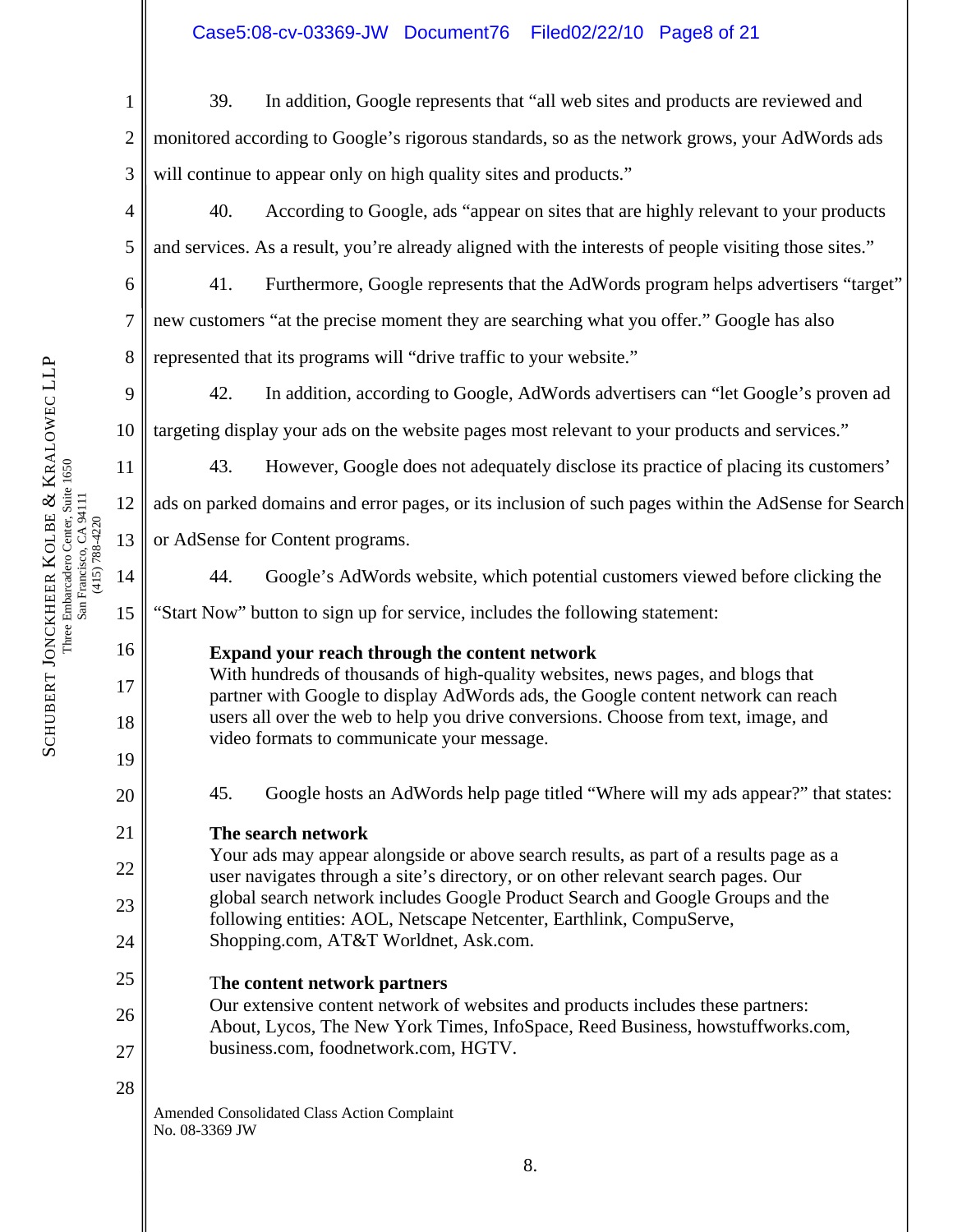#### **Ads on the content network**

AdWords ads on content sites are targeted to the content and URL of each page. In the screenshot below you can see how the ads are displayed on a content page and that the ads are directly relevant to the content of the page.

 46. Without their knowledge or consent, advertisers who joined Google's AdWords program have had their ads placed on parked sites contained in AdSense for Domains and error pages contained in AdSense for Errors. The quality of these sites as an advertising medium is substantially lower than sites on the rest of Google's network.

 47. Specifically, these websites result in a lower conversion rate than standard search traffic or web sites with actual content on them. The conversion rate is defined as the number of people who take action based on a click (be it placing an item in a shopping cart, signing a petition, or contacting a business), expressed as a percentage of total clicks.

 48. Google includes millions of parked domains and error pages that have little to no content, and that result in far fewer conversions, in its Content Network and its Search Network. Google earns huge revenues off clicks from these pages, while AdWords advertisers unwittingly pay for clicks that provide them with a substantially lower return.

 49. Given the low quality of these parked domain and error page ads, and Google's representations that advertisements were being placed by Google on "high quality" websites with "targeted" user audiences, advertisers would not want to spend their advertising budgets on these distribution networks. However, Google designed its programs in such a way that it was virtually impossible to opt out of the AdSense for Domains or AdSense for Errors programs.

22 24 50. Including random parked domains and error pages within the Search and Content Networks is the opposite of what AdWords advertisers like plaintiffs expected, particularly in light of Google's representations that ads would be placed on "high quality" websites and directed to "targeted" audiences which would "drive conversions."

25 26 27 51. The random placement of customers' ads on parked domain and error pages contradicts Google's marketing representations that AdWords helps advertisers "target" new customers "at the precise moment they are searching what you offer."

Amended Consolidated Class Action Complaint No. 08-3369 JW

1

2

3

4

5

6

7

8

9

10

11

12

13

14

15

16

17

18

19

20

21

23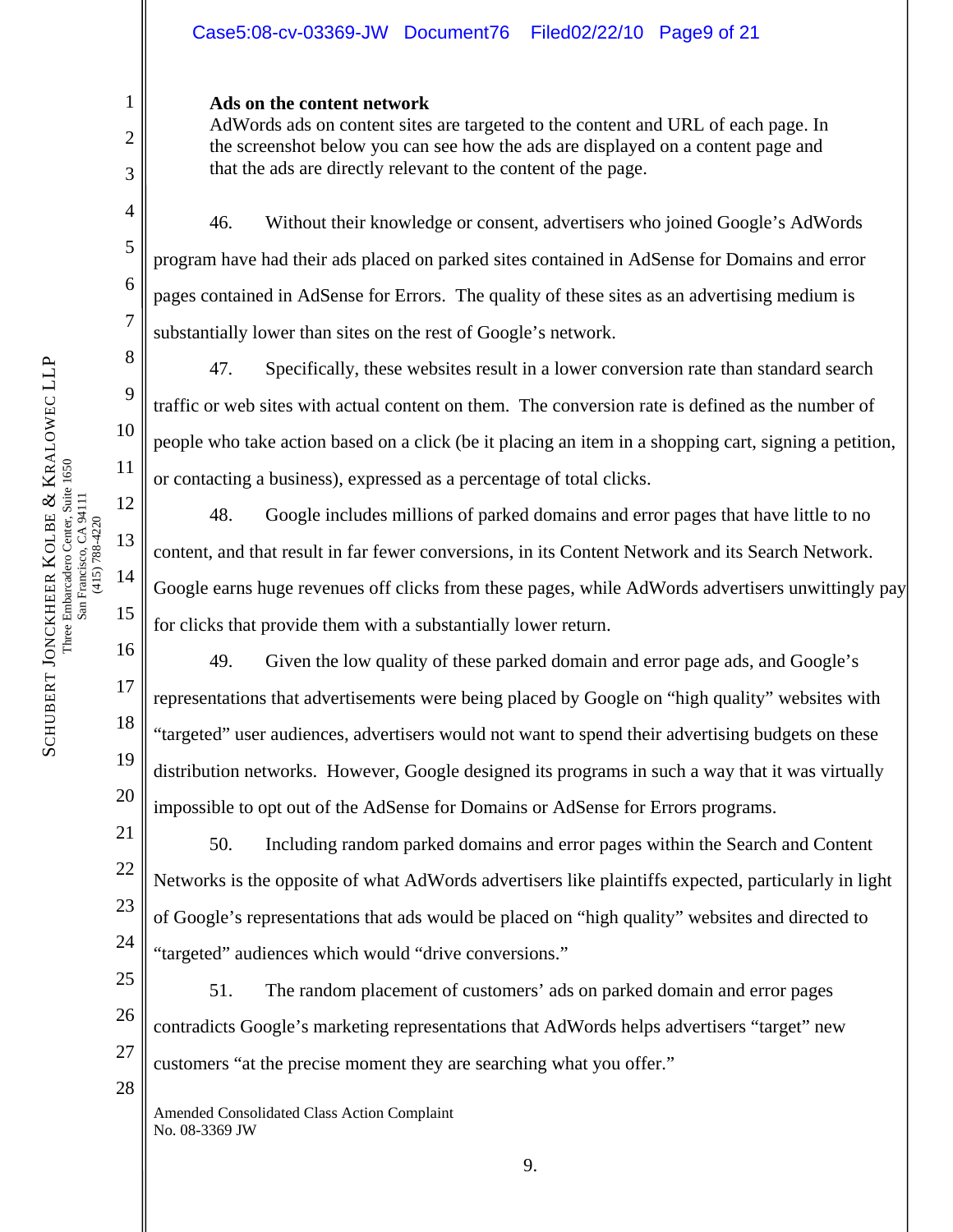1 2 3 4 52. Furthermore, Google's practice of including parked domain and error pages within the Search Network is misleading, since no actual searches are performed on these pages. Likewise, Google's practice of including parked domains and error pages within the Content Network is misleading, since most of these sites include little or no content.

 53. Even if an advertiser discovered that parked domain and error pages were included within these networks, the advertiser would have to opt out of both the Search Network and the Content Network to prevent ad placement on low-quality parked domains and error pages.

54. For each advertising campaign, Google provides a settings page that allows advertisers to decide which networks on which to show their ads. At relevant times, choices included Google Search (for searches on Google.com), Search Network, and Content Network. There is no setting on this screen to allow advertisers to opt-out of the domains or error networks, and until March 2008, there was no method anywhere in Google's user interface to opt out of the domains or errors networks.

55. When customers complained to Google that their ads were being shown on lowquality parked domains and error pages, Google dismissed these complaints, claimed the clicks were legitimate, and refused to refund customers for the charges.

17 18 19 20 56. For example, in response to plaintiff Levitte's demand for a refund for amounts charged in connection with parked domain and error page clicks, Google declined to refund him for clicks originating from parked domains or error pages, which accounted for 16.4% of the total clicks during plaintiff Levitte's AdWords advertising campaign.

21 22 23 57. In an email from AdWords support to Levitte, Google wrote, "My team verified that the clicks you have been charged for appear to fit a pattern of normal activity." The email went on to explain that clicks on the Content and Search Networks were all normal.

24 25 26 58. On March 6, 2008, Google posted a message on its AdWords blog announcing a change to its policy. Prior to that date, Google offered a "Site Exclusion Tool" that allowed advertisers to identify websites on which they did not wish Google to place their ads.

27

28

Amended Consolidated Class Action Complaint No. 08-3369 JW

5

6

7

8

9

10

11

12

13

14

15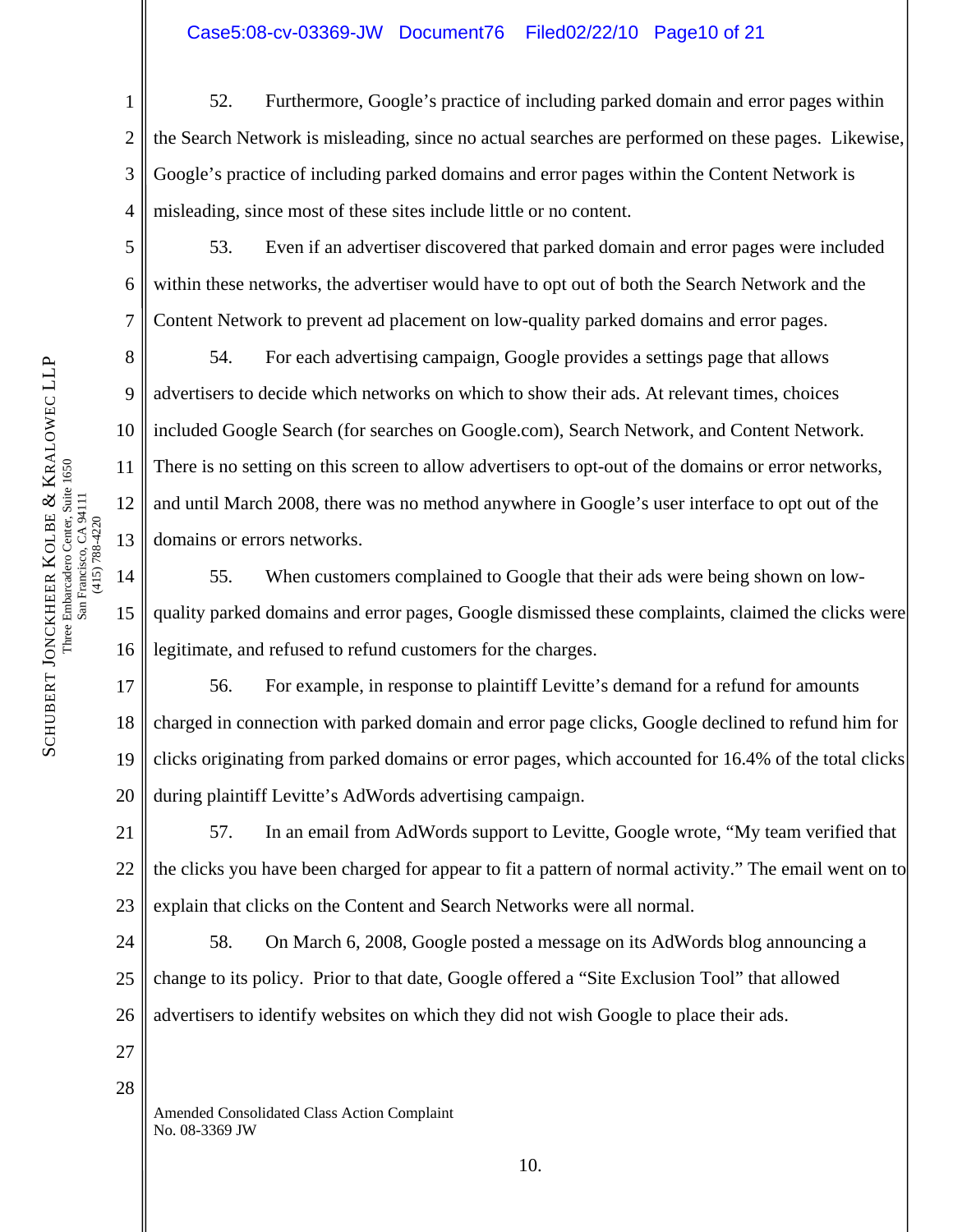# Case5:08-cv-03369-JW Document76 Filed02/22/10 Page11 of 21

1 2 3 4 59. However, the "Site Exclusion Tool" did not allow advertisers to opt out of parked domains or error pages. Their only options were to opt out of the entire Content Network or the entire Search Network. The site exclusion tool was later updated and renamed the "Site and Category exclusion tool."

 60. After this change in Google's policy, by clicking on a well-hidden "page types" tab within the tool, advertisers could now see summarized click data for "Error Pages" and "Parked Domains," and for the first time, exclude their ads from appearing on these sites.

8 9 10 61. However, instead of including this option on the main settings page for each campaign, Google instead placed the opt-out button four clicks deep within its interface, where many advertisers would not notice it.

62. Without a site-by-site listing of which parked domains and error pages their ad was placed on, advertisers could not adjust their advertising budgets on these sites. Nor could they exclude some or all parked domains and error pages from receiving ad placement. By aggregating this information, Google effectively prohibited advertisers from utilizing means of opting out of domain or error page ads using the AdWords interface.

16 63. On its marketing pages, which are shown to prospective customers prior to signing up for AdWords, under "Reach More Customers" Google states the following:

**Measure and optimize your results**

With the Placement Performance Report, you have visibility into where all your ads appear. Review your ad's performance on a site-by-site basis to see impression, click, cost, and conversion data, and use this data to identify well-performing sites to target more aggressively and low-value placements that require content optimization or exclusion.

22 23 24 25 26 27 64. Google's Placement Performance Reports provided limited information only on sites included in Google's Content Network. No such reports have ever been available for Google's Search Network. What is more, Google did not automatically provide these reports to its AdWords customers. Rather, the reports would be generated only for AdWords customers who made a special effort to locate the appropriate page on Google's site and have the report generated.

28

Amended Consolidated Class Action Complaint No. 08-3369 JW

KRALOWEC LLP Three Embarcadero Center, Suite 1650 Three Embarcadero Center, Suite 1650 San Francisco, CA 94111 San Francisco, CA 94111<br>(415) 788-4220 & KOLBE (415) 788-4220 SCHUBERT JONCKHEER

5

6

7

11

12

13

14

15

17

18

19

20

21

11.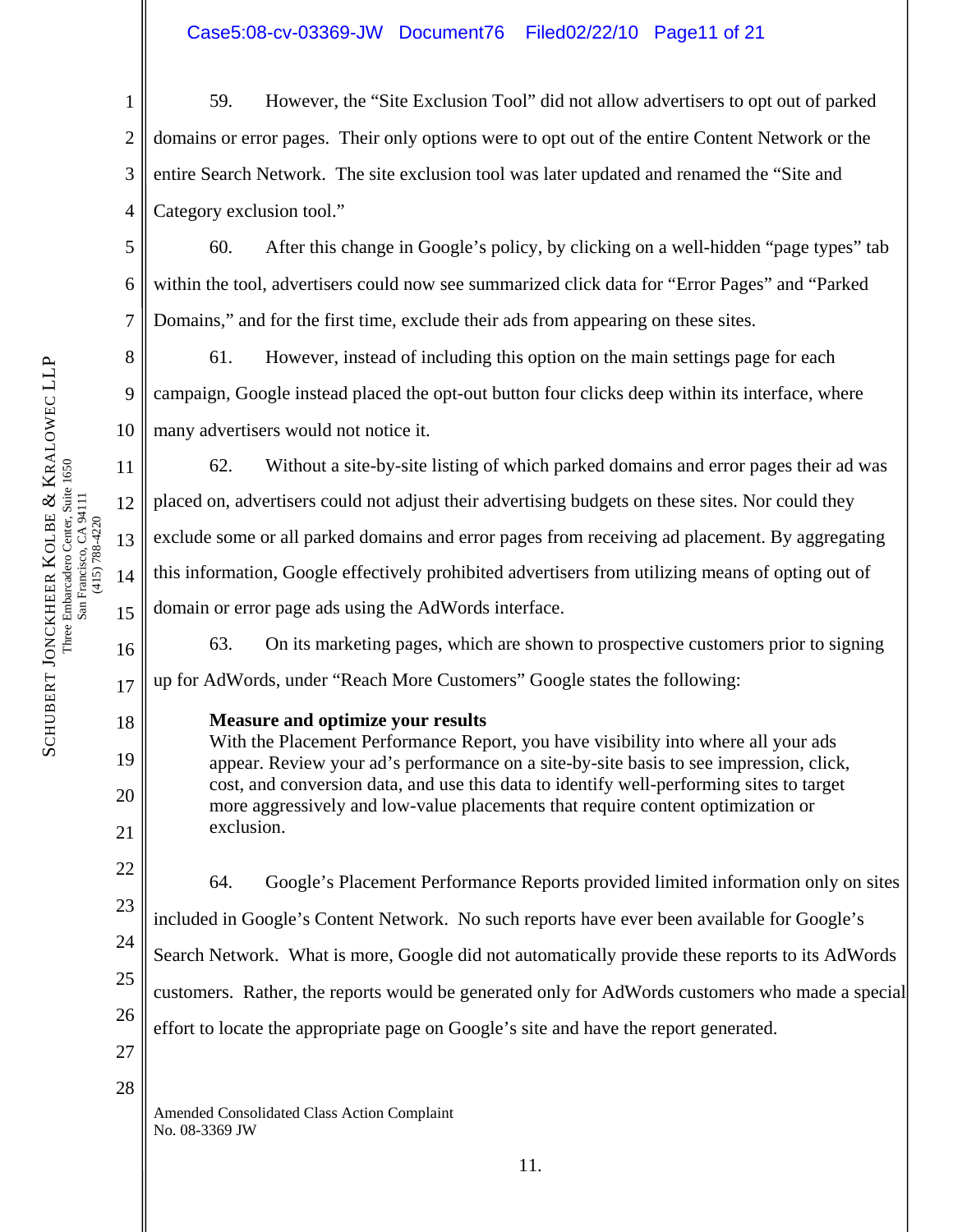# Case5:08-cv-03369-JW Document76 Filed02/22/10 Page12 of 21

 65. In addition, while the reports did provide an incomplete list of some of the sites where an ad appeared, it concealed the domain names, IP addresses, and associated performance data of parked domains and error pages on which an ad was placed by aggregating this data into two lump-sum line items, among hundreds of line items on a typical report, called "Domain ads" and "Error page ads." The meaning of those line-items was not explained, nor did Google disclose the low quality of those pages or the low conversion rates of advertising placed on those pages.

 66. Before June 12, 2007, when Google first made the Placement Performance Report tool available for its Content Network, not even this limited, aggregated data on "Domain ads" and "Error page ads" was available to AdWords customers. At no time did Google ever disclose to customers contemplating an AdWords purchase that low-quality parked domain and error pages were included in both its Content Network and its Search Network.

 67. In addition to failing to disclose that ads would be placed on parked domains and error pages, and preventing advertisers from opting out of placement on these pages prior to March 2008, Google also concealed the individual addresses of the parked sites and error pages on which it placed AdWords ads. This policy was at odds with Google's marketing claims about what data it makes available to its users.

17 18 19 68. When Google originally launched the Placement Performance Report tool on June 12, 2007, it posted a message to its official AdWords blog stating: "Currently, AdSense for domains statistics are collectively reported, but we are working to give you site-by-site level statistics soon."

20 21 22 23 24 69. Without a site-by-site listing of which parked domains and error pages their ad was placed on, advertisers could not adjust their advertising budgets on these sites or exclude some or all parked domains and error pages from receiving ad placement. By aggregating this information, Google effectively prohibited advertisers from utilizing another means of opting out of domain or error page ads using the AdWords interface.

25 26 27 70. On May 2, 2008, Google posted a message titled "Where did I park?" on its AdWords Agency Blog announcing that it had finally changed the policy and was providing site-bysite data for parked domains.

28

Amended Consolidated Class Action Complaint No. 08-3369 JW

1

2

3

4

5

6

7

8

9

10

11

12

13

14

15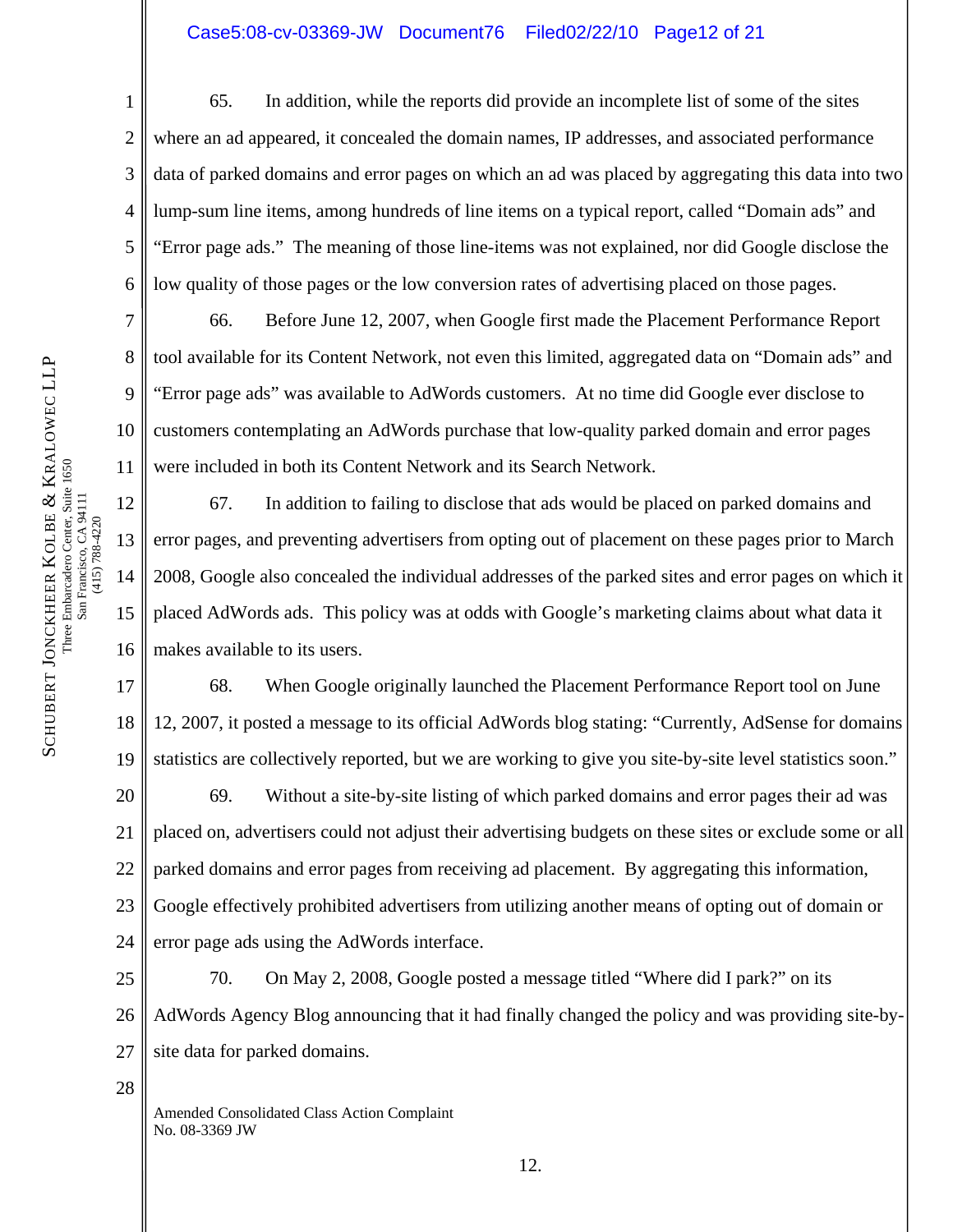# Case5:08-cv-03369-JW Document76 Filed02/22/10 Page13 of 21

| $\mathbf{1}$   | 71.<br>Katharine Allan of Google's Agency Team wrote: "We recently added a new level of                                                       |  |  |  |  |  |  |
|----------------|-----------------------------------------------------------------------------------------------------------------------------------------------|--|--|--|--|--|--|
| $\overline{2}$ | detail to Placement Performance reports to answer this question. Placement Performance reports                                                |  |  |  |  |  |  |
| 3              | give site-by-site performance metrics for the sites where your ads appeared within Google's content                                           |  |  |  |  |  |  |
| $\overline{4}$ | network. Now, rather than seeing one consolidated entry for all parked domains in your reports,                                               |  |  |  |  |  |  |
| 5              | you'll see separate rows displaying performance statistics for individual parked domains."                                                    |  |  |  |  |  |  |
| 6              | Prior to May 2, 2008, Google failed to disclose domain names, IP addresses, and<br>72.                                                        |  |  |  |  |  |  |
| 7              | performance data of parked domain and error pages included in its Content Network. Google has                                                 |  |  |  |  |  |  |
| 8              | never disclosed this data for parked domain and error pages included in its Search Network.                                                   |  |  |  |  |  |  |
| 9              | 73.<br>Google misleads AdWords advertisers and otherwise conceals that many ads appear                                                        |  |  |  |  |  |  |
| 10             | on low quality, non-content parked sites and error pages, by among other things:                                                              |  |  |  |  |  |  |
| 11             | Repeatedly representing on its website, and in other communications, that AdWords<br>a.                                                       |  |  |  |  |  |  |
| 12             | advertisements appear only on "high quality" web sites;                                                                                       |  |  |  |  |  |  |
| 13             | $\mathbf b$ .<br>Failing to reference the AdSense for Domains and AdSense for Errors pages in its                                             |  |  |  |  |  |  |
| 14             | definition of the Google Network, or as sites where AdWords ads are displayed;                                                                |  |  |  |  |  |  |
| 15             | Until May 2008, failing to provide any specific identification of low-quality,<br>$\mathbf{c}$ .                                              |  |  |  |  |  |  |
| 16             | AdSense for Domains and AdSense for Error pages in its performance reports;                                                                   |  |  |  |  |  |  |
| 17             | d.<br>Even through the present, failing to identify the specific parked domain sites                                                          |  |  |  |  |  |  |
| 18             | monetized through its Search Network on its AdWords advertisers' performance reports.                                                         |  |  |  |  |  |  |
| 19             | <b>CLASS ALLEGATIONS</b>                                                                                                                      |  |  |  |  |  |  |
| 20             | Plaintiffs bring this nationwide class action on behalf of themselves and the class<br>74.                                                    |  |  |  |  |  |  |
| 21             | defined as follows:                                                                                                                           |  |  |  |  |  |  |
| 22             | All persons or entities located within the United States who, from July 11, 2004 through the                                                  |  |  |  |  |  |  |
| 23             | present, had an AdWords account with Google and who were charged for advertisements<br>appearing on parked domain and/or error page websites. |  |  |  |  |  |  |
| 24             | 75.<br>Excluded from the class are governmental entities, defendant, any entity in which                                                      |  |  |  |  |  |  |
| 25             | defendant has a controlling interest, and defendant's officers, directors, affiliates, legal                                                  |  |  |  |  |  |  |
| 26             | representatives, employees, co-conspirators, successors, subsidiaries, and assigns.                                                           |  |  |  |  |  |  |
| 27             |                                                                                                                                               |  |  |  |  |  |  |
| 28             |                                                                                                                                               |  |  |  |  |  |  |
|                | Amended Consolidated Class Action Complaint<br>No. 08-3369 JW                                                                                 |  |  |  |  |  |  |
|                | 13.                                                                                                                                           |  |  |  |  |  |  |

(415) 788-4220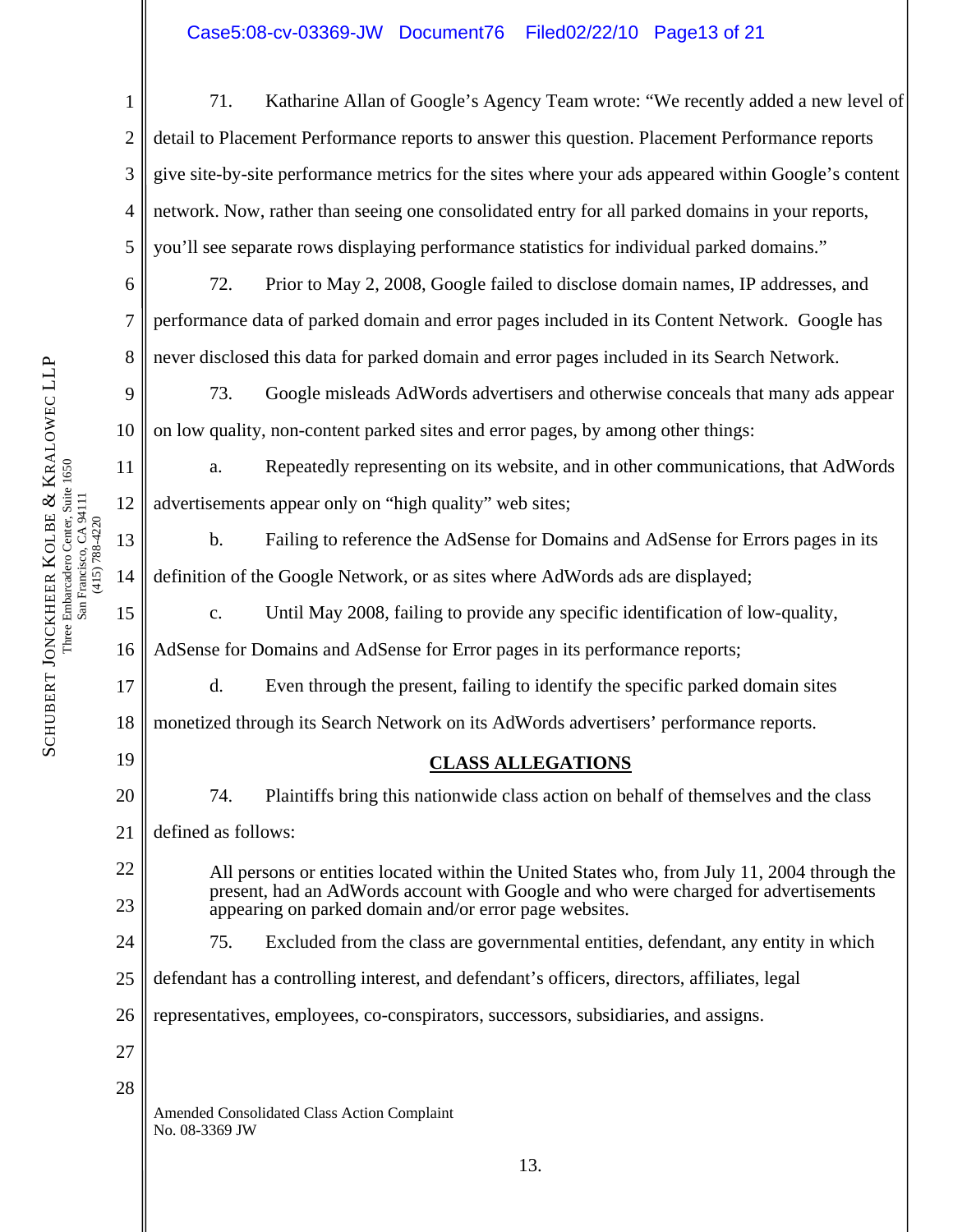76. Also excluded from the class are any judges, justices, or judicial officers presiding over this matter and the members of their immediate families and judicial staff.

 77. Upon information and belief, plaintiffs allege that the total number of class members is at least in the hundreds of thousands and that the members of the class are geographically dispersed across the United States. Consequently, joinder of the individual class members would be impracticable.

 78. There are many questions of law and fact common to the representative plaintiffs and the proposed class, and those questions substantially predominate over any individualized questions that may affect individual class members. Common questions of fact and law include, but are not limited to, the following:

• Whether Google's representations regarding AdWords were false or misleading.

• Whether Google, in violation of applicable law and its own stated policy, charged plaintiffs and the members of the class for ads that were placed on parked domain and error page websites;

Whether Google engaged in unfair, unlawful and/or deceptive business practices;

- Whether Google failed to disclose material facts about its Adwords program; and
- Whether plaintiffs and the members of the class have been damaged by the wrongs complained of herein, and if so, the measure of those damages and the nature and extent of other relief that should be provided.

20 79. Plaintiffs' claims are typical of the claims of the members of the class. Plaintiffs and all class members have been similarly affected by defendant's common course of conduct.

22 23 24 25 26 80. Plaintiffs will fairly and adequately represent and protect the interests of the class. Plaintiffs have retained counsel with substantial experience in prosecuting complex and class action litigation. Plaintiffs and their counsel are committed to vigorously prosecuting this action on behalf of the class, and have the financial resources to do so. Neither plaintiffs nor their counsel has any interests adverse to those of the proposed class.

- 27
- 28

Amended Consolidated Class Action Complaint No. 08-3369 JW

1

2

3

4

5

6

7

8

9

10

11

12

13

14

15

16

17

18

19

21

14.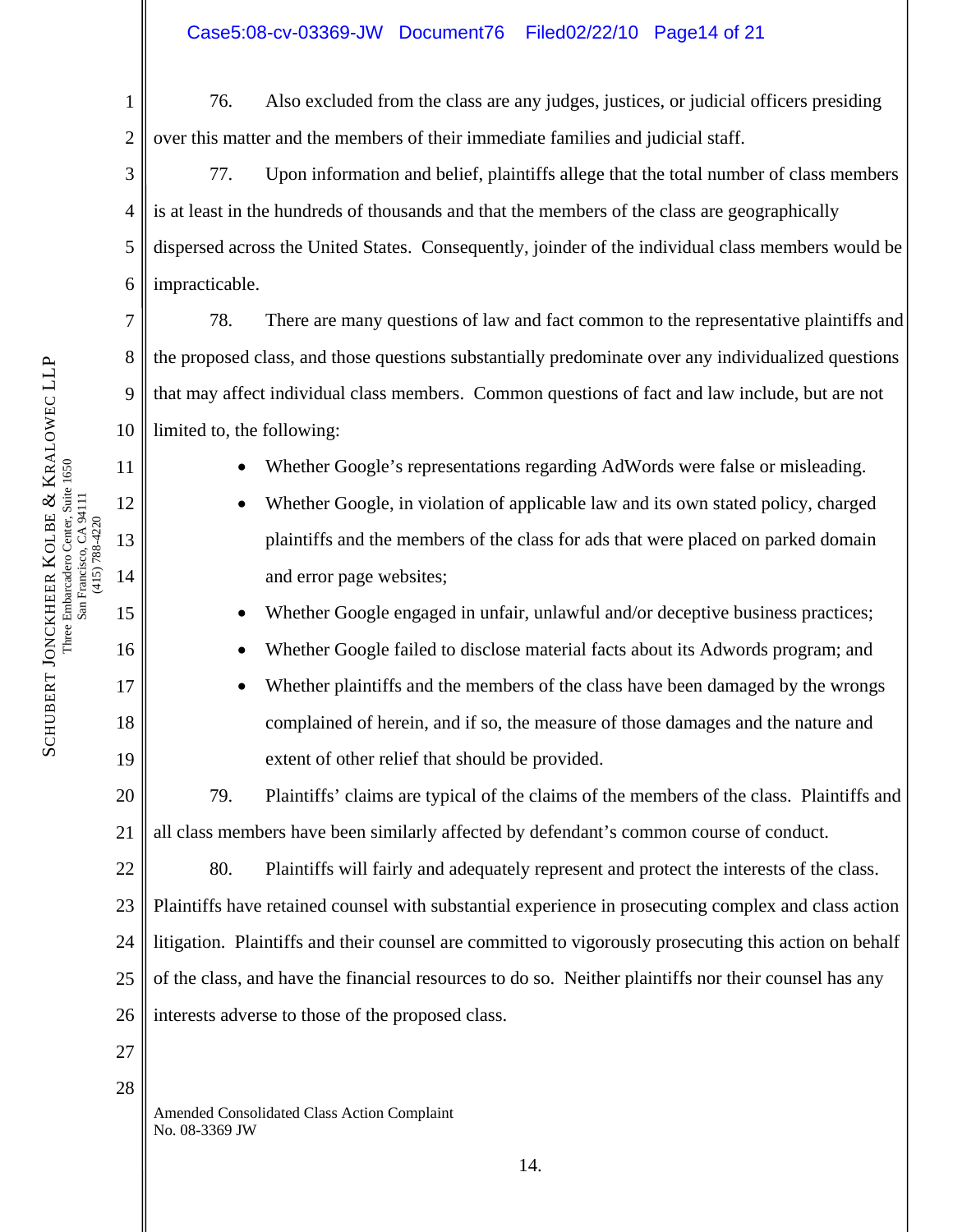1 2 3 4 81. Plaintiffs and the members of the class have suffered, and will continue to suffer, harm as a result of defendant's unlawful and wrongful conduct. A class action is superior to other available methods for the fair and efficient adjudication of the present controversy, because joinder of all members of the class would be impractical.

5 6 8 82. Even if individual class members had the resources to pursue individual litigation, it would be unduly burdensome to the courts in which the individual litigation would proceed. Individual litigation would cause delay and undue expense to all parties affected by defendant's common course of conduct.

 83. The class action device will allow a single court to provide the benefits of unitary adjudication, judicial economy, and the fair and equitable handling of all class members' claims in a single forum. The conduct of this action as a class action will conserve the resources of the parties and of the judicial system, and will protect the rights of the class members.

 84. Furthermore, for many, if not most, class members, a class action is the only feasible mechanism for legal redress for the harm alleged.

 85. Adjudication of individual class members' claims against the defendant would, as a practical matter, be dispositive of the interests of other class members not parties to the adjudication and could substantially impair or impede the ability of other class members to protect their interests.

- 18
- 19

7

9

10

11

12

13

14

15

16

SCHUBERT JONCKHEER

KOLBE

Three Embarcadero Center, Suite 1650 San Francisco, CA 94111 (415) 788-4220

Three Embarcadero Center, Suite 1650 San Francisco, CA 94111<br>(415) 788-4220

&

KRALOWEC LLP

17

#### **FIRST CLAIM FOR RELIEF (VIOLATION OF CALIFORNIA BUSINESS & PROFESSIONS CODE SECTION 17200 ET SEQ. — "UNFAIR" CONDUCT)**

20 21 86. Plaintiffs reallege the preceding paragraphs as if fully set forth herein and, to the extent necessary, pleads this cause of action in the alternative.

22 23 87. Plaintiffs have standing to pursue this claim as plaintiffs have suffered injury in fact and have lost money or property as a result of Google's actions as set forth above.

24 25 88. Class members have suffered injury in fact and have lost money or property as a result of Google's actions as set forth above.

26 89. Google's actions as alleged in this complaint constitute "unfair" conduct within the

27 meaning of California Business and Professions Code Sections 17200 *et seq*.

28

Amended Consolidated Class Action Complaint No. 08-3369 JW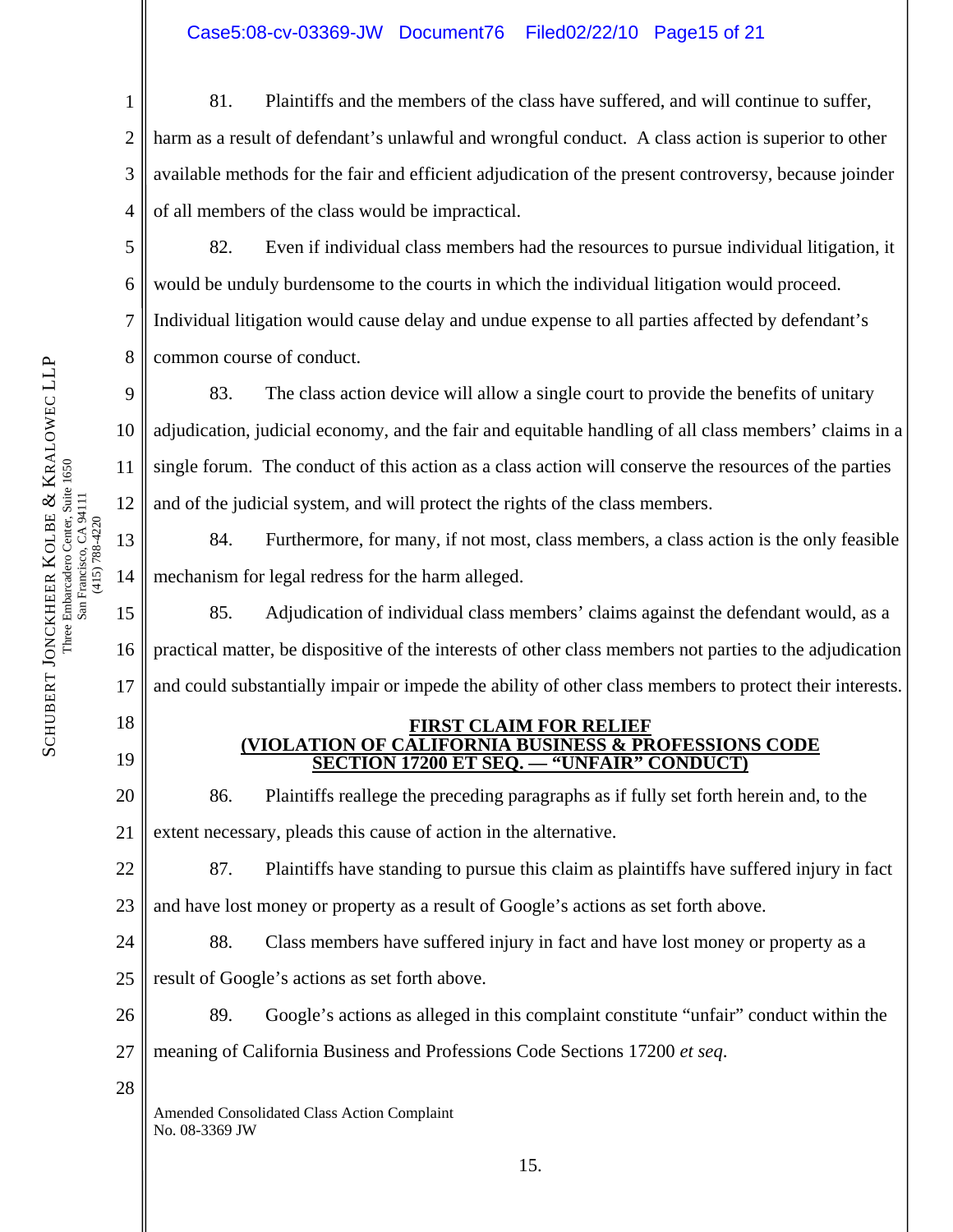# Case5:08-cv-03369-JW Document76 Filed02/22/10 Page16 of 21

1 2 3 4 5 90. Google's business practices, as alleged herein, are "unfair" because they offend established public policy and/or are immoral, unethical, oppressive, unscrupulous and/or substantially injurious to its customers. Google's conduct is also "unfair" because Google fails to disclose that customers' ads are placed on parked domain and error page sites, and Google does not provide an effective means for customers to exclude their ads from appearing on these sites.

6 91. In fact, until March 2008, Google provided no means at all for customers to exclude their ads from appearing on these sites.

8 92. As a result of Google's "unfair" conduct, plaintiffs and members of the class expended money on advertising that they would not otherwise have spent, and received low quality ad placements and clicks that were worth less than Google represented and less than plaintiffs and members of the class paid for them.

93. Google's wrongful business practices alleged herein constituted, and continue to constitute, a continuing course of unfair competition since Google continues to market and sell its products in a manner that offends public policy and/or in a fashion that is immoral, unethical, oppressive, unscrupulous and/or substantially injurious to its customers

16 17 18 94. Pursuant to Business and Professions Code Section 17203, plaintiffs and the class seek an order of this court enjoining Google from continuing to engage in "unfair" business practices and any other act prohibited by law, including those acts set forth in this complaint.

19 20 21 95. Plaintiffs and the class also seek an order requiring Google to make full restitution of all moneys it has wrongfully obtained from plaintiffs and the class, along with all other relief allowable under Business and Professions Code Section 17200 *et seq*.

#### **<u>SECOND CLAIM FOR RELIEF</u><br>CALIFORNIA BUSINESS & PROFESSIONS CODE (VIOLATION OF CALIFORNIA BUSINESS) SECTION 17200 ET SEQ. — "FRAUDULENT" CONDUCT)**

24 25 96. Plaintiffs reallege the preceding paragraphs as if fully set forth herein and, to the extent necessary, pleads this cause of action in the alternative.

26 27 97. Plaintiffs have standing to pursue this claim as plaintiffs have suffered injury in fact and have lost money or property as a result of Google's actions as set forth above.

28

22

23

Amended Consolidated Class Action Complaint No. 08-3369 JW

KRALOWEC LLP Three Embarcadero Center, Suite 1650 Three Embarcadero Center, Suite 1650 San Francisco, CA 94111 San Francisco, CA 94111<br>(415) 788-4220 & KOLBE (415) 788-4220 SCHUBERT JONCKHEER

7

9

10

11

12

13

14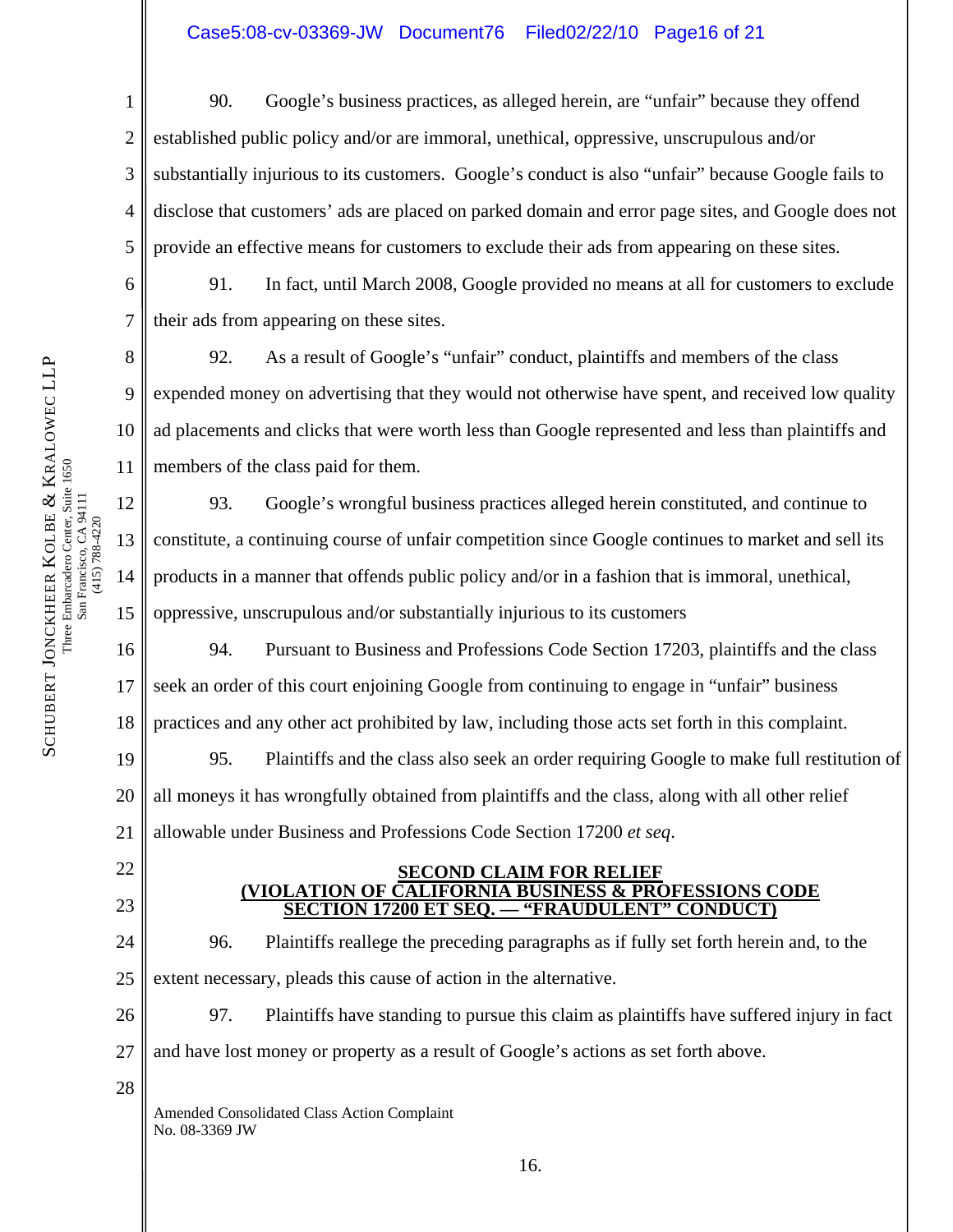1 2 98. Class members have suffered injury in fact and have lost money or property as a result of Google's actions as set forth above.

3 4 99. Google's actions as alleged in this complaint constitute "fraudulent" conduct within the meaning of California Business and Professions Code sections 17200 *et seq*.

 100. Google's business practices, as alleged herein, are "fraudulent" because they are likely to deceive consumers, including plaintiffs and members of the class.

 101. Google fails to disclose all material information to AdWords advertisers concerning the types of sites on which their ads will be displayed, and affirmatively conceals the fact that lowquality parked domains and error pages are included in both its Content Network and its Search Network. Google failed to disclose to advertisers, including plaintiffs and the class, that, until March 2008, they would have no way to exclude their ads from appearing on these sites. Google continues to fail to provide an effective and adequate method of excluding ads from these sites, or to adequately disclose that any method of excluding ads from these sites exists at all.

102. As a result of Google's "fraudulent" conduct, plaintiffs and members of the class expended money on advertising that they would not otherwise have spent, and received low quality ad placements and clicks that were worth less than Google represented and less than plaintiffs and members of the class paid for them.

18 19 20 103. Google's wrongful business practices alleged herein constituted, and continue to constitute, a continuing course of unfair competition since Google continues to market and sell its products in a manner that is likely to deceive customers.

21 22 23 104. Pursuant to Business and Professions Code Section 17203, plaintiffs and the class seek an order of this court enjoining Google from continuing to engage in "fraudulent" business practices and any other act prohibited by law, including those acts set forth in this complaint.

24 25 26 105. Plaintiffs and the class also seek an order requiring Google to make full restitution of all moneys it has wrongfully obtained from plaintiffs and the class, along with all other relief allowable under Business and Professions Code Section 17200 *et seq*.

27

28

Amended Consolidated Class Action Complaint No. 08-3369 JW

5

6

7

8

9

10

11

12

13

14

15

16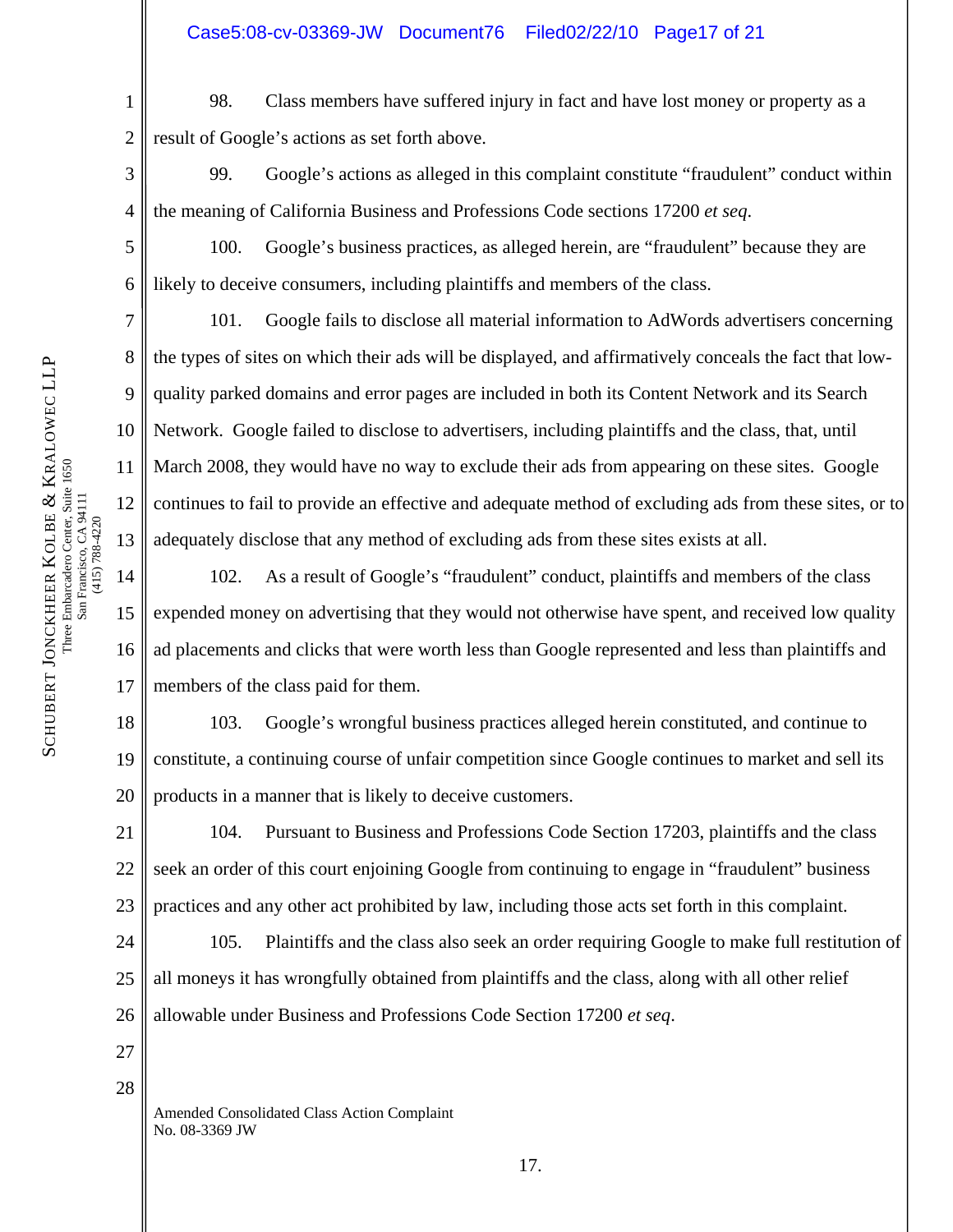**THIRD CLAIM FOR RELIEF (VIOLATION OF CALIFORNIA BUSINESS & PROFESSIONS CODE SECTION 17200 ET SEQ. — "UNLAWFUL" CONDUCT)**

 106. Plaintiffs reallege the preceding paragraphs as if fully set forth herein and, to the extent necessary, pleads this cause of action in the alternative.

 107. Plaintiffs have standing to pursue this claim as plaintiffs have suffered injury in fact and have lost money or property as a result of Google's actions as set forth above.

 108. Class members have suffered injury in fact and have lost money or property as a result of Google's actions as set forth above.

 109. Google's actions as alleged in this complaint constitute an "unlawful" practice within the meaning of Business and Professions Code Section 17200 *et seq*. because Google's actions are "unfair" and "fraudulent," as alleged above, and because they violate Business and Professions Code sections 17500 *et seq*., which proscribe false advertising, as alleged below.

110. As a result of Google's "unlawful" conduct, plaintiffs and members of the class expended money on advertising that they would not otherwise have spent, and received low quality ad placements and clicks that were worth less than Google represented and less than plaintiffs and members of the class paid for them.

17 18 19 111. Pursuant to Business and Professions Code Section 17203, plaintiffs and the class seek an order of this court enjoining Google from continuing to engage in unlawful business practices, including those acts set forth in this complaint.

20 21 22 112. Plaintiffs and the class also seek an order requiring Google to make full restitution of all moneys it has wrongfully obtained from plaintiffs and the class, along with all other relief allowable under Business and Professions Code Section 17200 *et seq*.

#### **FOURTH CLAIM FOR RELIEF (VIOLATION OF CALIFORNIA BUSINESS & PROFESSIONS CODE SECTION 17500 ET SEQ.)**

25 26 113. Plaintiffs reallege the preceding paragraphs as if fully set forth herein and, to the extent necessary, plead this cause of action in the alternative.

27

23

24

114. Plaintiffs bring this claim for relief on behalf of themselves and the class.

28

Amended Consolidated Class Action Complaint No. 08-3369 JW

1

2

3

4

5

6

7

8

9

10

11

12

13

14

15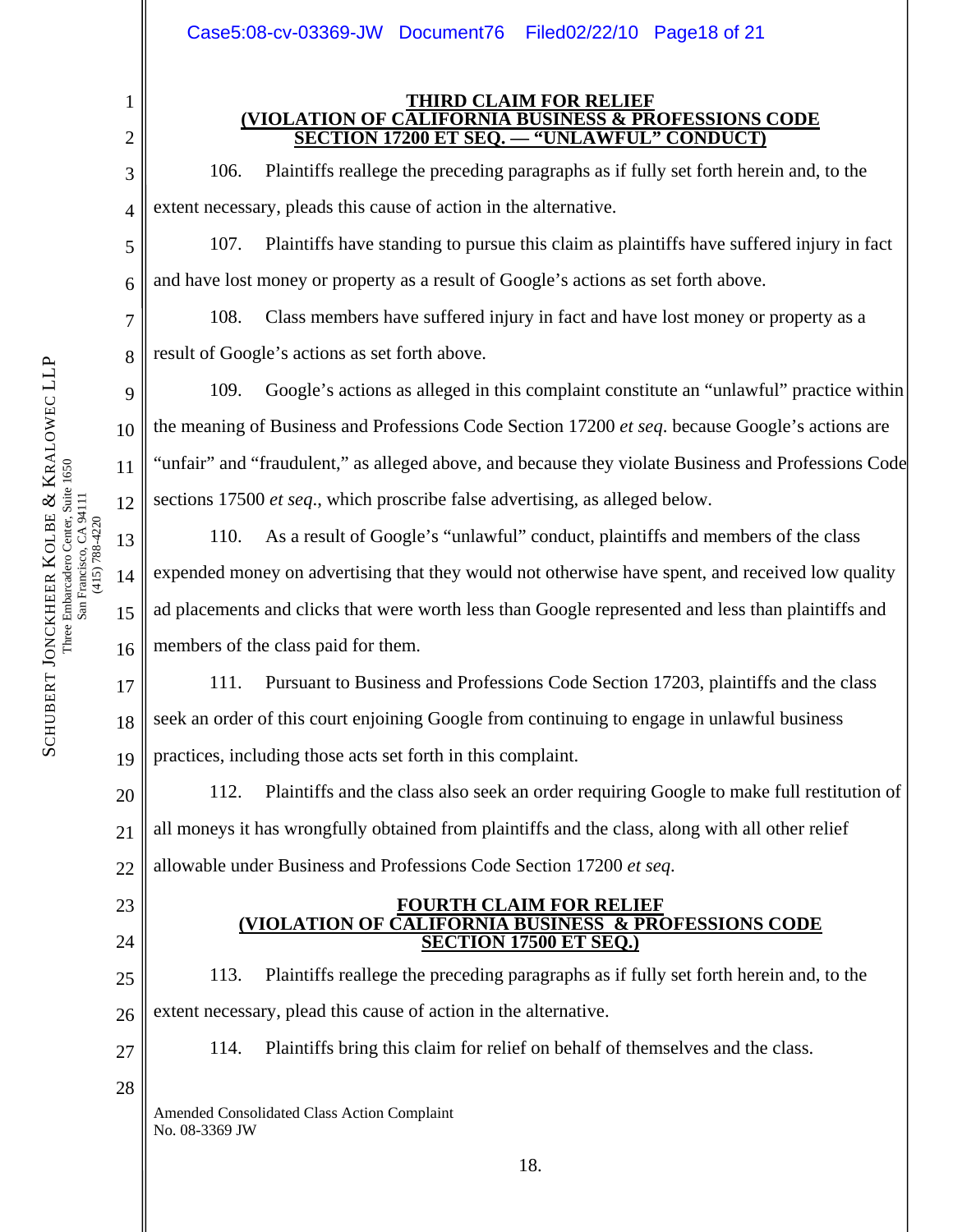1 2 115. Google engaged in advertising and marketing to the public and offered for sale advertising services on a nationwide basis, including in California.

3 4 116. Google engaged in the advertising and marketing alleged herein with the intent to directly or indirectly induce the sale of advertising services to customers like plaintiffs.

 117. Google's advertisements and marketing representations regarding the characteristics of AdWords and the placement of its customers' ads were false, misleading and deceptive as set forth more fully above.

8 9 10 118. At the time it made and disseminated the statements alleged herein, Google knew or should have known that the statements were untrue or misleading, and acted in violation of Business and Professions Code Section 17500 *et seq*.

 119. Plaintiffs seek restitution, injunctive relief, and all other relief allowable under Business and Professions Code Section 17500 *et seq*.

## **FIFTH CLAIM FOR RELIEF (UNJUST ENRICHMENT)**

 120. Plaintiffs reallege the preceding paragraphs as if fully set forth herein and, to the extent necessary, plead this cause of action in the alternative.

 121. Through the actions described above, Google has received money belonging to plaintiffs and the class through fees collected from ads placed on parked domains and error websites, even though reasonable customers would have believed that they were not paying for and would not be charged for ads placed on such websites.

 122. Google has also reaped substantial profit by collecting and retaining revenue from plaintiffs and the class generated through clicks generated through ads that were displayed on such websites.

23 24 25 123. As a direct and proximate result of Google's misconduct as set forth above, Google has been unjustly enriched.

 124. Google should not be permitted to keep sums that Google has unjustly received as a result of its actions.

WHEREFORE, plaintiffs and the class pray for relief as set forth below.

Amended Consolidated Class Action Complaint No. 08-3369 JW

5

6

7

11

12

13

14

15

16

17

18

19

20

21

22

26

27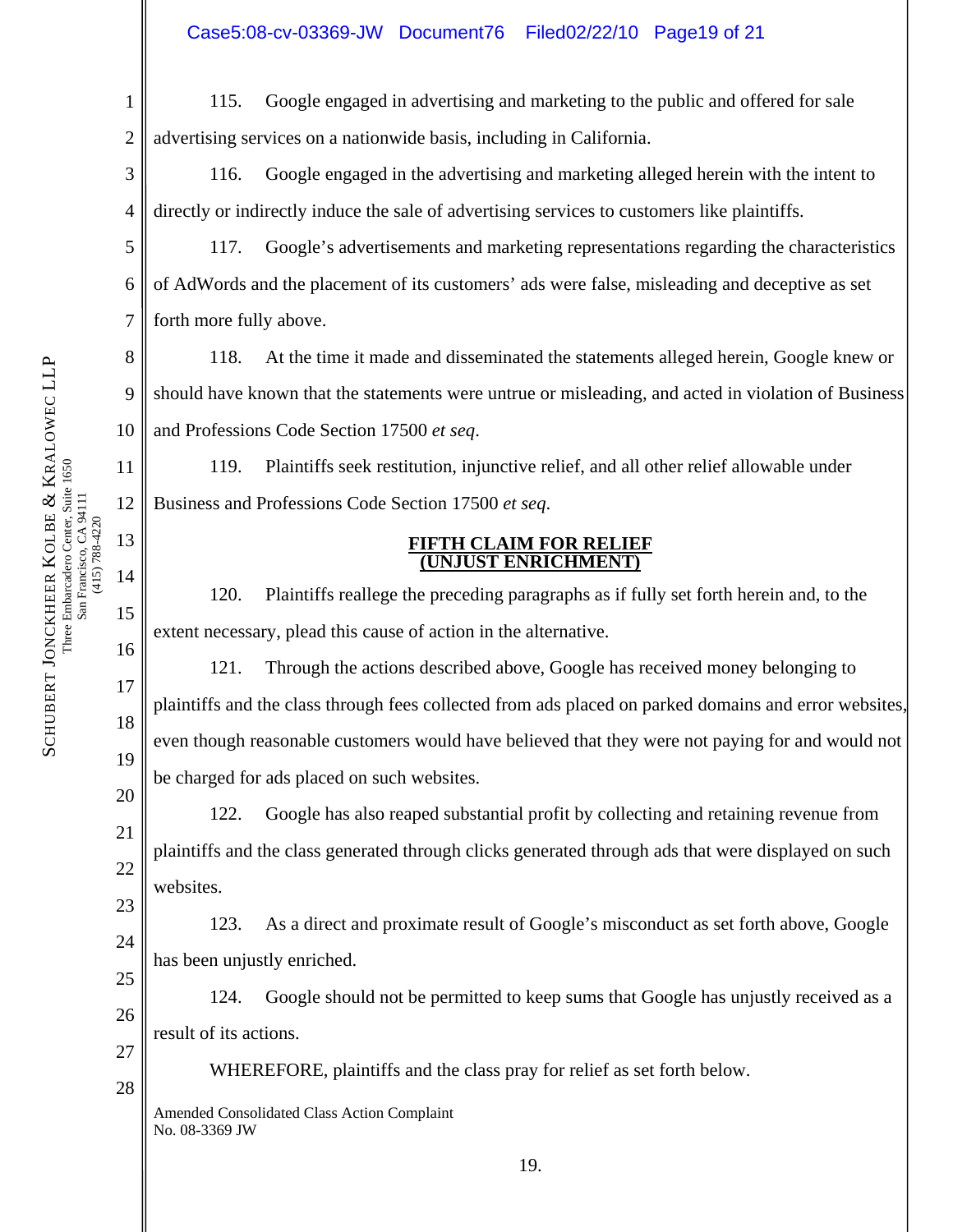|                                       |                                                                                                                |                                                                                     |                                             | Filed02/22/10 Page20 of 21                                                                                                                         |  |  |  |  |
|---------------------------------------|----------------------------------------------------------------------------------------------------------------|-------------------------------------------------------------------------------------|---------------------------------------------|----------------------------------------------------------------------------------------------------------------------------------------------------|--|--|--|--|
| $\mathbf{1}$                          | <b>PRAYER FOR RELIEF</b>                                                                                       |                                                                                     |                                             |                                                                                                                                                    |  |  |  |  |
| $\overline{c}$                        | Plaintiffs request that the Court enter an order or judgment against defendant as follows:                     |                                                                                     |                                             |                                                                                                                                                    |  |  |  |  |
| 3                                     | Certification of the proposed class pursuant to Fed. R. Civ. P. 23;<br>1.                                      |                                                                                     |                                             |                                                                                                                                                    |  |  |  |  |
| 4                                     | 2.<br>A declaration that defendant has engaged in the conduct alleged herein;                                  |                                                                                     |                                             |                                                                                                                                                    |  |  |  |  |
| 5                                     | 3.<br>An injunction ordering defendant to cease and desist from engaging in the unfair,                        |                                                                                     |                                             |                                                                                                                                                    |  |  |  |  |
| 6                                     | unlawful, and/or deceptive practices alleged in this complaint;                                                |                                                                                     |                                             |                                                                                                                                                    |  |  |  |  |
| 7                                     | Restitution and disgorgement on certain causes of action;<br>4.                                                |                                                                                     |                                             |                                                                                                                                                    |  |  |  |  |
| 8                                     | 5.                                                                                                             | Compensatory and general damages according to proof on certain causes of action;    |                                             |                                                                                                                                                    |  |  |  |  |
| 9                                     | Special damages according to proof on certain causes of action;<br>6.                                          |                                                                                     |                                             |                                                                                                                                                    |  |  |  |  |
|                                       | 7.<br>Both pre- and post-judgment interest at the maximum allowable rate on any amounts                        |                                                                                     |                                             |                                                                                                                                                    |  |  |  |  |
|                                       | awarded;                                                                                                       |                                                                                     |                                             |                                                                                                                                                    |  |  |  |  |
|                                       |                                                                                                                |                                                                                     |                                             |                                                                                                                                                    |  |  |  |  |
| Reasonable attorneys' fees; and<br>9. |                                                                                                                |                                                                                     |                                             |                                                                                                                                                    |  |  |  |  |
|                                       | 10.                                                                                                            | Any and all such other and further relief that this Court may deem just and proper. |                                             |                                                                                                                                                    |  |  |  |  |
|                                       | <b>JURY DEMAND</b>                                                                                             |                                                                                     |                                             |                                                                                                                                                    |  |  |  |  |
|                                       | Plaintiffs demand a trial by jury on all causes of action so triable.                                          |                                                                                     |                                             |                                                                                                                                                    |  |  |  |  |
|                                       |                                                                                                                |                                                                                     |                                             | SCHUBERT JONCKHEER KOLBE &                                                                                                                         |  |  |  |  |
|                                       |                                                                                                                |                                                                                     |                                             | <b>KRALOWEC LLP</b>                                                                                                                                |  |  |  |  |
|                                       |                                                                                                                |                                                                                     |                                             |                                                                                                                                                    |  |  |  |  |
|                                       |                                                                                                                |                                                                                     |                                             | $\sqrt{s}$<br>ROBERT C. SCHUBERT<br>WILLEM F. JONCKHEER<br>KIMBERLY A. KRALOWEC<br>Three Embarcadero Center, Suite 1650<br>San Francisco, CA 94111 |  |  |  |  |
|                                       |                                                                                                                |                                                                                     |                                             |                                                                                                                                                    |  |  |  |  |
|                                       |                                                                                                                |                                                                                     |                                             |                                                                                                                                                    |  |  |  |  |
|                                       | Telephone: (415) 788-4220<br>Facsimile: (415) 788-0161<br><b>Lead Counsel for Plaintiffs</b>                   |                                                                                     |                                             |                                                                                                                                                    |  |  |  |  |
|                                       |                                                                                                                |                                                                                     |                                             |                                                                                                                                                    |  |  |  |  |
|                                       |                                                                                                                |                                                                                     |                                             | R. ALEXANDER SAVERI<br><b>CADIO ZIRPOLI</b>                                                                                                        |  |  |  |  |
|                                       |                                                                                                                |                                                                                     | SAVERI & SAVERI, INC.<br>706 Sansome Street |                                                                                                                                                    |  |  |  |  |
|                                       |                                                                                                                |                                                                                     |                                             | San Francisco, CA 94111-5619                                                                                                                       |  |  |  |  |
|                                       | Amended Consolidated Class Action Complaint<br>No. 08-3369 JW                                                  |                                                                                     |                                             |                                                                                                                                                    |  |  |  |  |
|                                       |                                                                                                                |                                                                                     |                                             | 20.                                                                                                                                                |  |  |  |  |
|                                       |                                                                                                                |                                                                                     |                                             |                                                                                                                                                    |  |  |  |  |
|                                       | 10<br>11<br>12<br>13<br>14<br>15<br>16<br>17<br>18<br>19<br>20<br>21<br>22<br>23<br>24<br>25<br>26<br>27<br>28 | 8.                                                                                  | Dated: February 22, 2010                    | Case5:08-cv-03369-JW Document76<br>Costs of the proceedings herein;                                                                                |  |  |  |  |

SCHUBERT JONCKHEER

KOLBE

Three Embarcadero Center, Suite 1650

&

KRALOWEC LLP